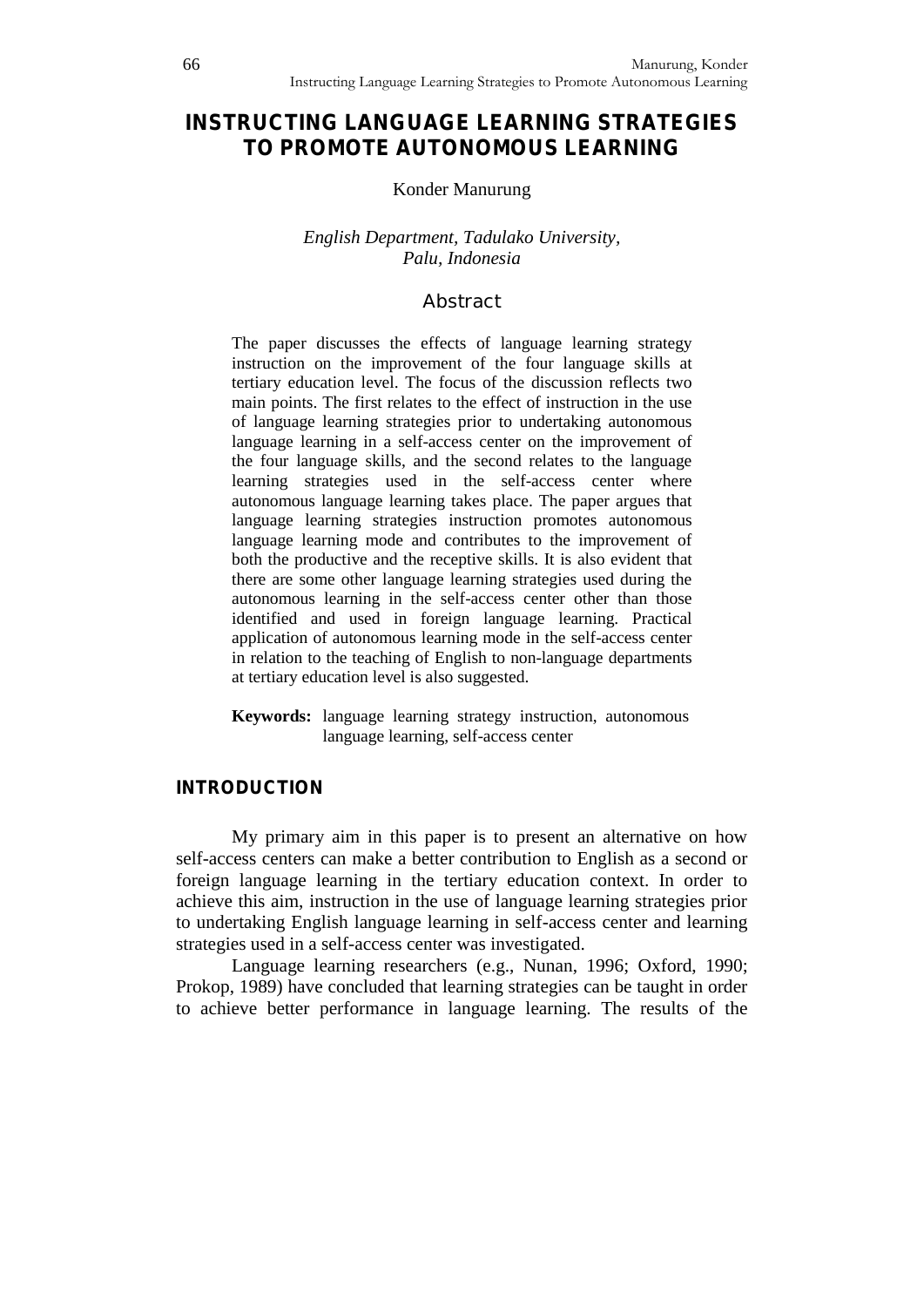studies on the instruction of language learning strategies, in general, indicate that students who experienced instruction in language learning strategies outperformed those who did not (O'Malley, 1987; Weinstein and Mayer, 1986). Language researchers also indicate that language teachers should not only teach about the language but also teach learners how to learn (e.g., Dickinson, 1994; Nunan, 1996; Oxford, 1990).

The findings of the above studies have motivated the discussion and investigation on whether language learning strategies taught prior to undertaking language learning in a self-access center promote a better use of the self-access center. This has been an issue since more and more EFL providers have established self-access centers as a component of language education, particularly in non-English speaking countries. Therefore, the effectiveness and visibility of such centers will be worth investigating.

The basic questions arising from the establishment of self-access centers are: firstly, how to create an effective self-access center, and secondly, is self-access learning mode suitable for Indonesian learners? These have been major issues as the majority of Indonesian students have always learnt language in a context where a "guru" (an expert) is always on the spot and the teaching and learning have always been held in a formal classroom context (This tradition has been a great obstacle to the development of language learning in the self-access center in the university where the study was conducted).

#### **LANGUAGE LEARNING STRATEGY INSTRUCTION**

Identification of the learning strategies used by good language learners has raised a wider issue to explore in the area of language learning. The identification of the learning strategies used by successful language learners opens up the possibility of teaching them to the less successful learners (e.g., Chamot *et al.*, 1996; Cresswell, 2000; Dadour & Robbins, 1996; Griffiths & Parr, 2001; Hurd, 1999; Lam & Wong, 2000; Little, 1995; McDonough, 1995; McDevitt, 1997; Nunan, 1996; Setiyadi, 1999; Ronesi, 2001; Wenden, 1991). These researchers, in general, indicated that language learning strategies can be taught.

Although language researchers, in general, agree that the language learning strategies can be taught, there are two different opinions on how to conduct learning strategy instruction. On the one hand, there are those who suggest that it is important to undertake learning strategy instruction on metacognitive or cognitive strategies (e.g., Brown & Baker, 1986). On the other hand, some researchers hold that it is more effective to instruct learners in the use of a combination of learning strategies to enhance learning (e.g., O'Malley, 1987; Oxford, 1990; Purpura, 1997; Wenden,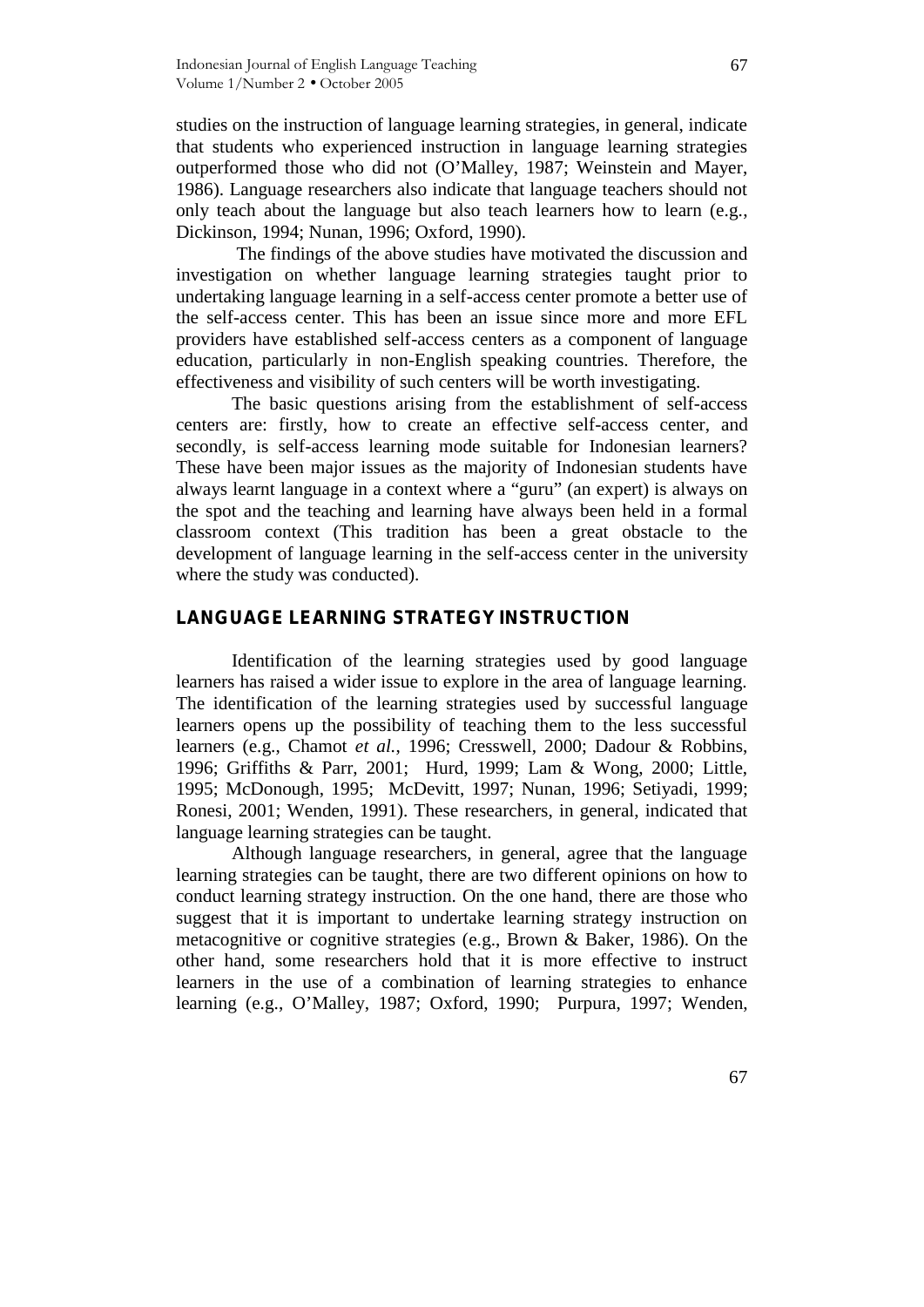1987). Instruction on a combination of the learning strategies seems to have been proved to gain better results (O'Malley & Chamot, 1990). Therefore, it was decided to instruct learners on the use of both the cognitive and the metacognitive strategies that have previously been classified as effective strategies in the Indonesian tertiary education context to promote effective use of the self-access center in the university. The method of the instruction was adopted from one of the proposed standard techniques for learning strategies instruction (Oxford, 1990).

In line with the issue of the possibility of teaching language learning strategies, researchers have proposed some possible techniques to teach learning strategies. Three techniques are proposed: 1) blind, 2) informed, and 3) self-controlled (Brown & Pelincsar, 1982). The basic difference among the three techniques lies in whether the trainees are informed about the importance of the strategies or not. Brown & Pelincsar (1982, pp. 4-5) claimed that in the blind training trainees are left in the dark about the importance of the activities to which they are being introduced. In the informed training techniques, instruction in the significance of the trained activity is involved. And in the self-control mode training in the target activities is supplemented with the provision of information about the activity and its effect.

Most learning strategy instruction has applied either the blind or the informed learning strategy instruction techniques. In the blind techniques, learners can be assisted to work with a set of learning materials. Although the blind technique could assist learners in doing a specific task, the technique does not allow for the transfer of the learning strategies to a new set of problems found in new learning materials. In other words, the technique does not lead learners to alter the method they are familiar with, if new problems occurred in a new learning task (see, for example, Brown & Campione, 1978). Dadour & Robbins (1996) explicitly state that with the blind techniques in learning strategy instruction there is no transfer of strategy use to new tasks, and thus there is no development of independent learning and little opportunity for students to become independent learners. On the other hand, Dadour & Robbins (1996) indicate that the application of the informed learning strategy techniques made learners aware of the importance of each component of learning activities during the completion of the language tasks. When the learners become familiar with the importance of the activities and their contribution to the completion of learning tasks, learners become aware of the advantage of the employment of the strategies, and consequently the language learners might extend the use of the strategies to other learning tasks (Paris *et al.,* 1981).

Therefore, the use of the informed techniques has been recommended in the language learning strategy instruction (e.g., Oxford, 1990; Paris *et al.,* 1981, 1982; Wenden, 1991). These researchers seem to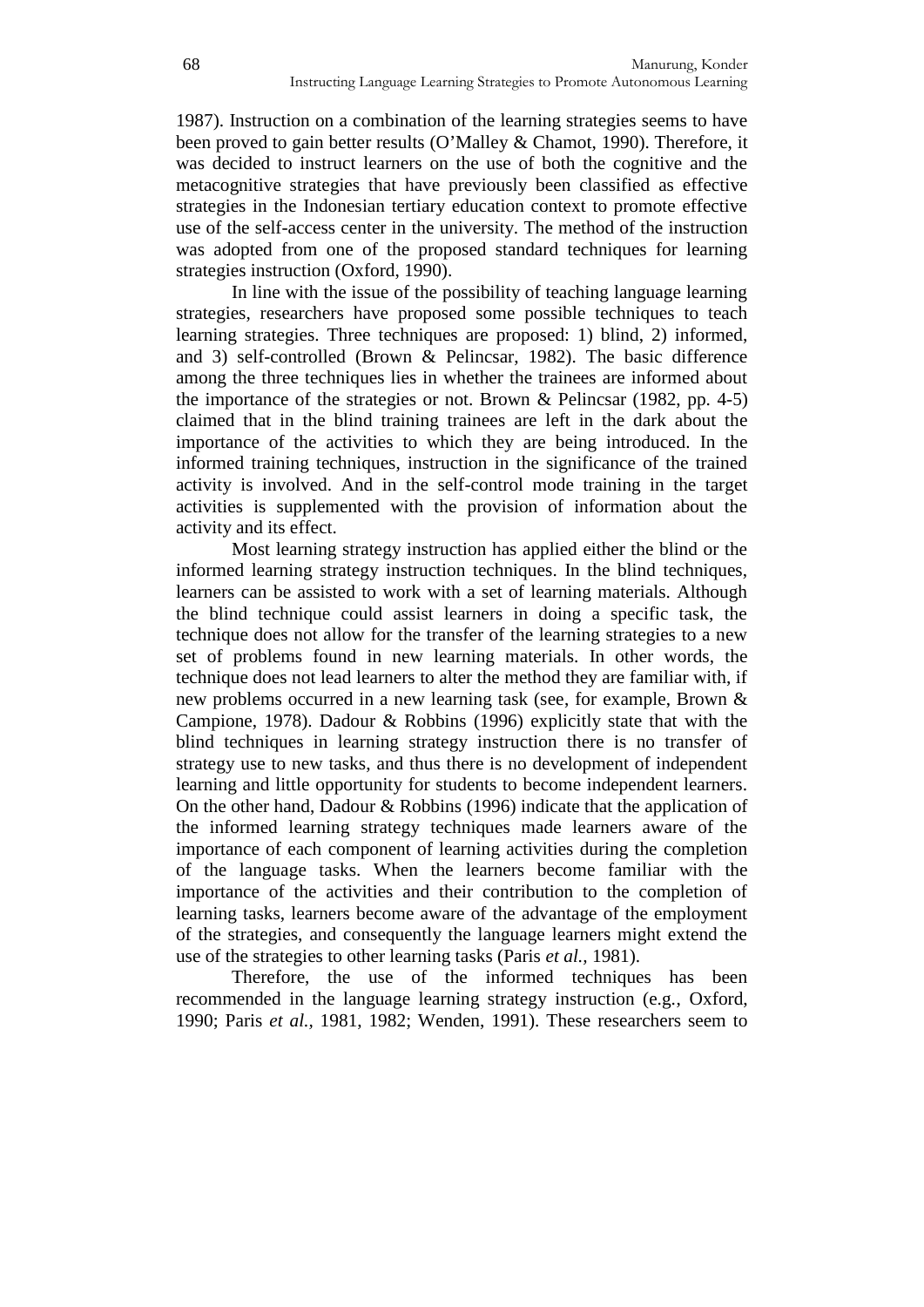agree that the application of informed techniques in instruction of learning strategies opens up the possibility of leading learners to autonomous learning as this technique allows the transfer of the learning strategies to new language tasks (e.g., Dadour & Robbin, 1996; Oxford, 1990; Wenden, 1991).

#### **METHOD**

#### **Subject**

The subjects of the study were 126 first year non-language department students registering for General English, a compulsory course at the Language Training Centre (LTC) at a university in Indonesia.

#### **Sampling Technique**

The students in the present study were match-sampled by assigning them into two groups. One group is called the experimental group, consisting of 63 students and the other, the control group, consisting of 63 students. The experimental group was given instruction in the use of effective language learning strategies before they use the self-access centre, while the control group was assigned only to do self-access language learning in the self-access centre.

#### **Instruments**

There were three instruments used to collect the data in the study:

- 1. Proficiency tests in English (pre-test and post-test)
- 2. Observations
- 3. Interviews

#### **Procedure**

#### **Pre-test Administration**

At the beginning of the program, an EFL proficiency test was administered to the subjects. The test was a TOEFL-like test that has been used as a placement test in the language centre of the university where this study was conducted. For the purpose of the study, this test was referred to as the Pre-test. The overall score of the test was used to determine the English language proficiency level of the subject, whether a student would be in the high, middle or low EFL proficiency group. The results of the test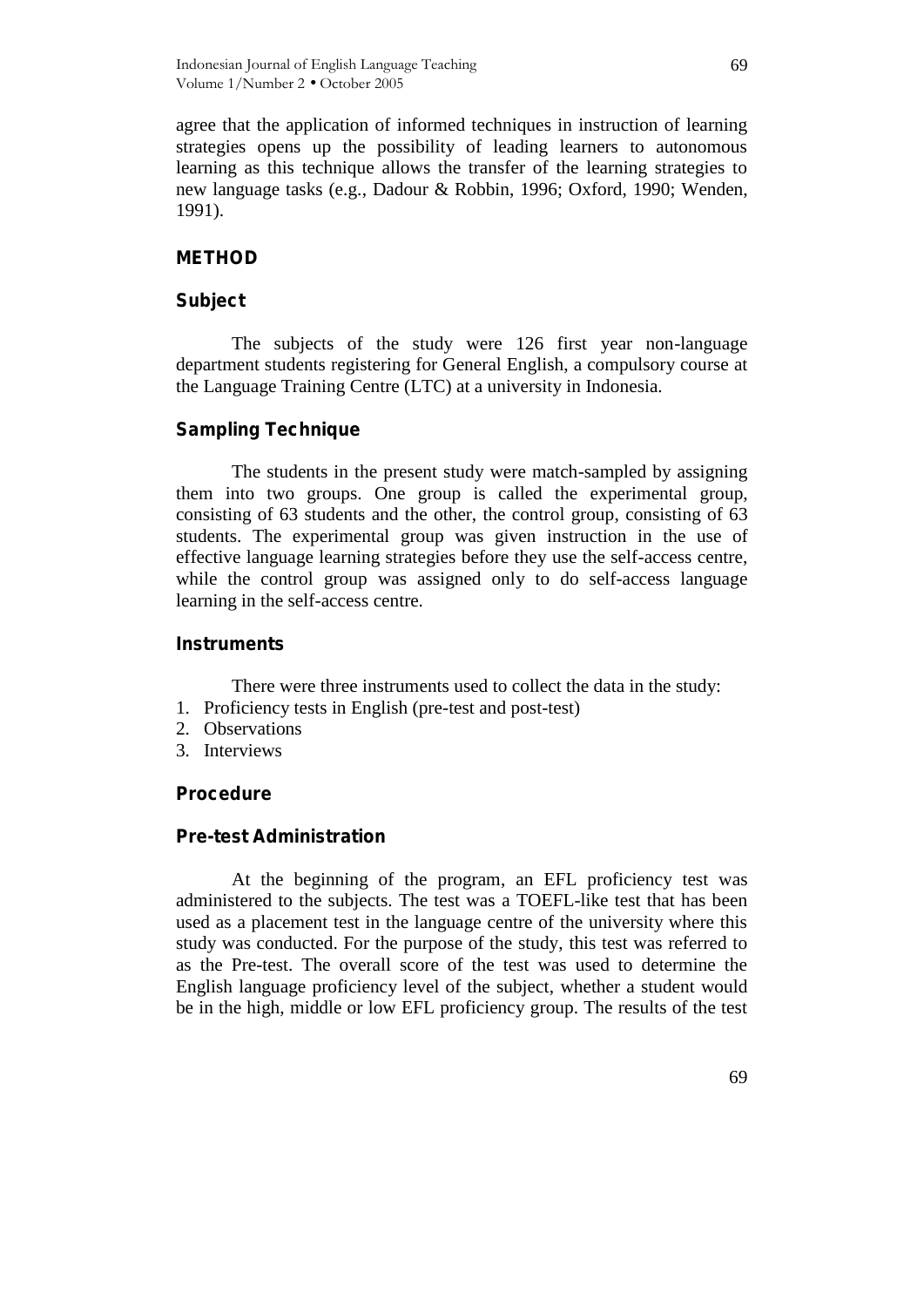indicated that there were 30 students (28%) in high EFL proficiency, 45 students (35.7%) in the middle EFL proficiency, and 51 students (40.5%) in the low EFL proficiency.

## **Treatment**

After assigning the subjects to experimental and control groups, treatment in the form of language learning strategy instruction was given (An example of the tasks on each of the four skills can be seen in the Appendix A). As described below, ten frequently used (effective) language learning strategies reported as being used by Indonesian tertiary education EFL students (Setiyadi, 1999) were taught to the students in the experimental group for eight weeks while doing language learning tasks in speaking, listening, reading and writing.

Informed training techniques developed by Oxford (1990) were used to introduce the language learning strategies to the students. The sequence of the training technique can be described as follows: first, students try a language task without any training in the target strategy, and they comment on the strategies they spontaneously used to do the task; second, the teacher explains and demonstrates the new strategy; third, the learners apply the new strategy to the same language task as before or a similar one; finally, the teacher evaluates the strategy training (Oxford, 1990, pp. 205-208).

Language learning strategies instructed were:

Four metacognitive strategies:

- *I correct the mistakes that I produced orally*
- *I read my writing and correct the mistakes*
- *I notice my English mistakes, and use that information to help me do better*
- *If I cannot understand a reading passage, I try to analyse what difficulty I actually have*

Three deep level cognitive strategies:

- *I write sentences to apply certain rules*
- *I write a message to a friend for practice*
- *While I read a text, I try to anticipate a story line*

Three surface level cognitive strategies:

- *I pick out key words and repeat them to myself*
- *I ask questions in English; if I don't understand the content of a passage, I ask my friend or my teacher for help*
- *I mix Indonesian words and English in writing* (Setiyadi, 1999).

## **Post-test**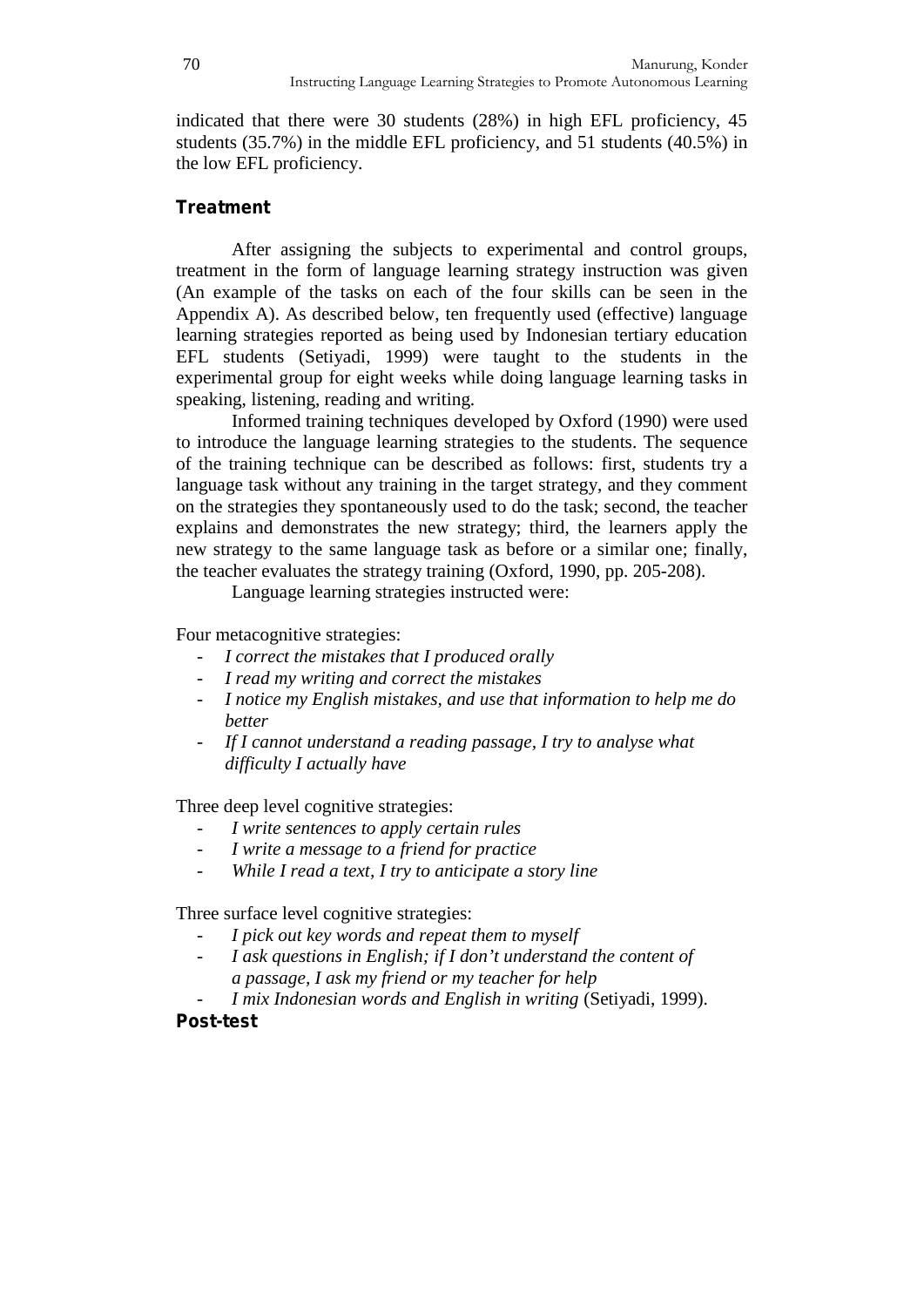After completing the treatment, a post-test was administered to both the experimental and the control groups. The test used for the post test was the one used for the pre test.

#### **Observation**

Twelve students were observed. They were selected from both the experimental and the control groups. Six of the students were from the experimental group and the other six were from the control group, in which two were from the high EFL proficiency, two from the middle, and two from the low EFL proficiency. The observation took place when the students were undertaking language learning in the self-access centre. They were focused on the language learning strategies the students manifested during their individual language study in the self-access centre.

It would be better if all samples of the study were observed during the language learning in the self-access centre. However, for the reason of intensity and accuracy of the language learning strategies manifested by the different EFL proficiency level, it was decided to observe only two students of each EFL proficiency level from both the experimental and the control groups. The students of each EFL proficiency level were observed every time they studied in the self-access centre. The observed activities were noted (The observation sheet used can be seen in Appendix B).

#### **Interview**

Interviews were conducted to the observed students to investigate language learning strategies used in the self-access centre. Interviews were intended to support the data from the questionnaire and to investigate whether there were other strategies used other than those reported in the questionnaire and observation (An example of the result of the interview can be seen in Appendix C) .

#### **Data Analysis**

The data in the study were analyzed statistically using SPSS 10.0 for Windows.

#### **RESULTS AND DISCUSSION**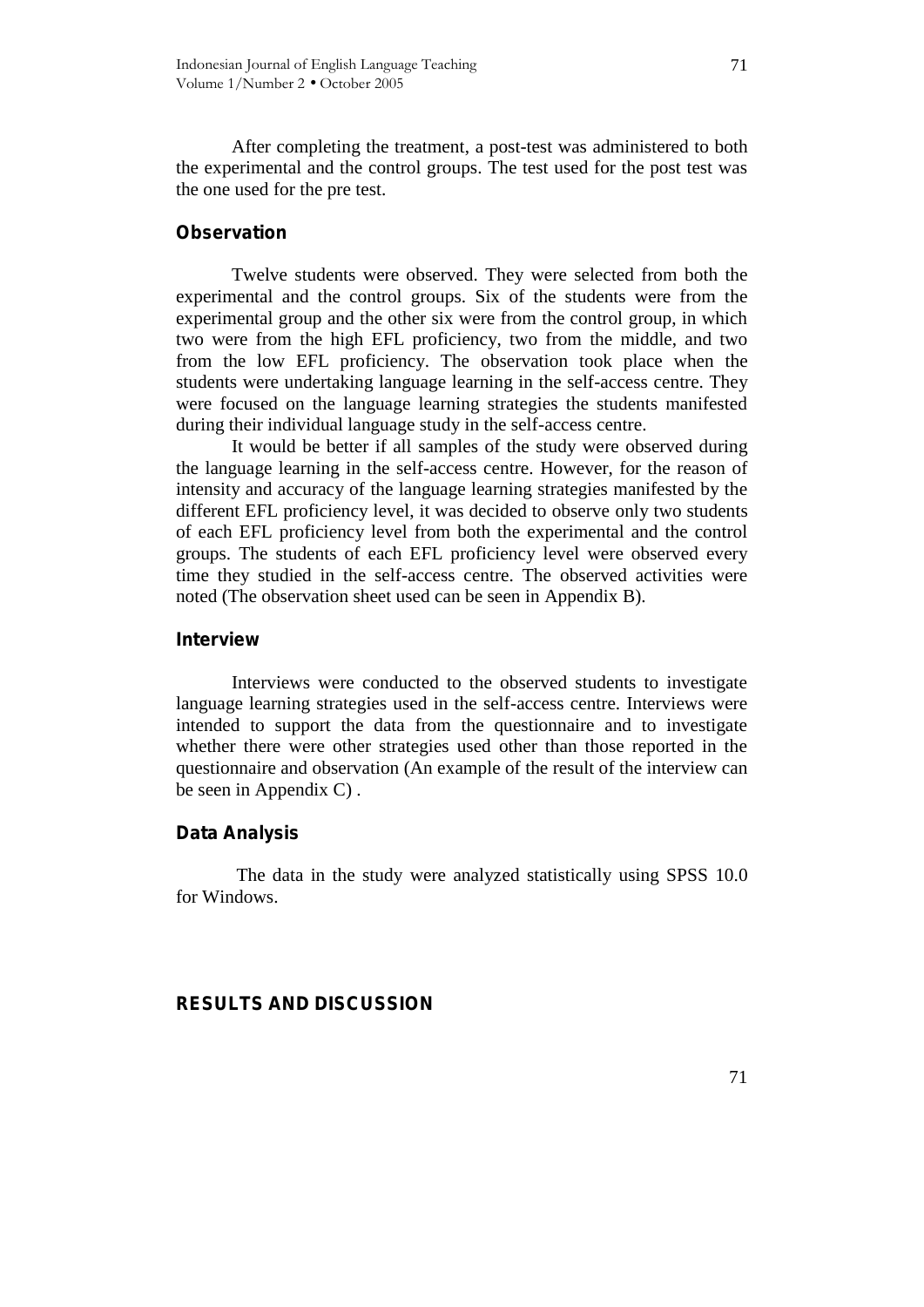## **Results**

## **Effects of Language Learning Strategy Instruction on Each Skill Area**

The results of the data analyses in this part address the following question: Is there an improvement as a result of the learning strategy instruction that affects each skill area differently (listening, speaking, reading, and writing)?

To investigate the effects of language learning strategy instruction on each skill area, listening, speaking, reading, and writing, four ANCOVAs were computed. The results of the four ANCOVAs can be seen in Table 1.

| Language skill | Df | F      | Ρ    |
|----------------|----|--------|------|
| Listening      |    | 31.170 | .000 |
| Speaking       |    | 36.232 | .000 |
| Reading        |    | 86.174 | .000 |
| Writing        |    | 33.301 | .000 |

Table 1: Summary of the results of the four ANCOVAs on the effect of the treatment on the improvement in the EFL performance in each skill area.

The results of the ANCOVAs, as can be seen in Table 1, indicate that there was a significant improvement in the EFL performance in listening, speaking, reading, and writing as a result of the learning strategy instruction. Thus, it is clear that the students in the experimental group significantly outperform the students in the control group in the four language skills. The data in the above table were calculated from the whole population of the study (63 ss in the experimental group and 63 ss in the control one).

## **Language Learning Strategies in the Self-Access Centre**

## **Language Learning Strategies Taught**

Even though the students in the control group did not receive instruction on the language learning strategies, they were reported and observed using some of these strategies when they undertook language learning individually in the self-access centre. The results, as can be seen in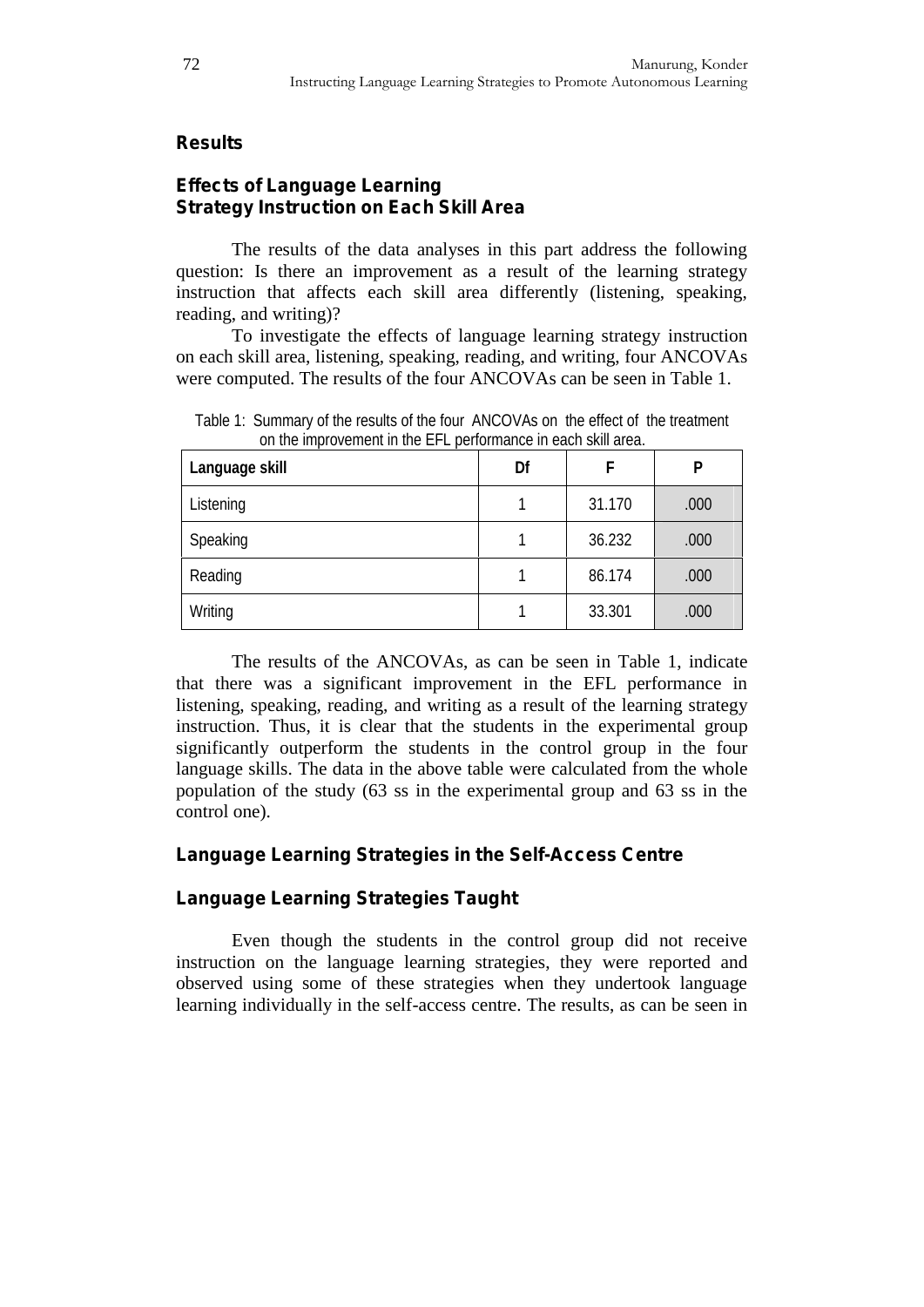Table 2, indicate that the learning strategies taught were used by both of the students in the experimental and the control group.

| <b>Taught Strategy</b> |                                                                                                                          |                | <b>Experimental</b><br>Group |                |                  | Control<br>Group |                |  |
|------------------------|--------------------------------------------------------------------------------------------------------------------------|----------------|------------------------------|----------------|------------------|------------------|----------------|--|
|                        |                                                                                                                          | Frequency      |                              |                | <b>Frequency</b> |                  |                |  |
| Item no.               | Description                                                                                                              | H              | M                            | L              | H                | M                | L              |  |
| 1                      | I correct the mistakes that I produced orally                                                                            | $\overline{2}$ | $\overline{2}$               | $\overline{2}$ | $\Omega$         | $\overline{2}$   | 1              |  |
| $\overline{2}$         | I read my writing and correct the mistakes                                                                               | $\overline{2}$ | $\overline{2}$               | 1              | $\overline{0}$   | 1                | 1              |  |
| 3                      | I notice my English mistakes, and use that<br>information to help me do better                                           | $\overline{2}$ | $\overline{2}$               | 1              | $\overline{2}$   | 1                | 0              |  |
| $\overline{4}$         | If I cannot understand a reading passage, I try to<br>analyse what difficulty I actually have                            | 1              | 1                            | $\Omega$       | 1                | $\Omega$         | $\Omega$       |  |
| 5                      | I write sentences to apply certain rules                                                                                 | 1              | 1                            | 1              | 1                | $\overline{0}$   | $\Omega$       |  |
| 6                      | I write a message to a friend for practice                                                                               | 1              | 0                            | 0              | 1                | 0                | 0              |  |
| $\overline{7}$         | While I read a text, I try to anticipate a story line                                                                    | 3              | $\overline{2}$               | $\overline{2}$ | $\overline{2}$   | $\overline{2}$   | $\overline{2}$ |  |
| 8                      | I pick-out key words and repeat them to myself                                                                           | $\overline{2}$ | $\overline{2}$               | $\overline{2}$ | $\overline{2}$   | $\mathbf 1$      | $\overline{2}$ |  |
| 9                      | I ask questions in English; if I don't understand the<br>content of a passage, I ask my friend or my teacher<br>for help | 3              | 3                            | $\overline{2}$ | 3                | 3                | $\mathcal{P}$  |  |
| 10                     | I mix Indonesian words and English in writing                                                                            | 0              | 2                            | $\overline{2}$ | $\overline{0}$   | $\overline{2}$   | $\overline{2}$ |  |

Table 2: The frequency of use of learning strategies taught

 $H = High \, projectioncy \, student \, 0 = never$ 

 $M =$ Middle proficiency student  $1 =$  once

 $L = Low$  proficiency student  $2 =$  sometimes

 $3 = \text{frequently}$ 

## **Language Learning Strategies not Taught**

The investigation in this section was intended to explore whether there were other observed language learning strategies or language learning strategies reported through the interviews used in the self-access centre, which may have contributed to the improvement in the EFL performance at the end of the program. Table 3 shows learning strategies that were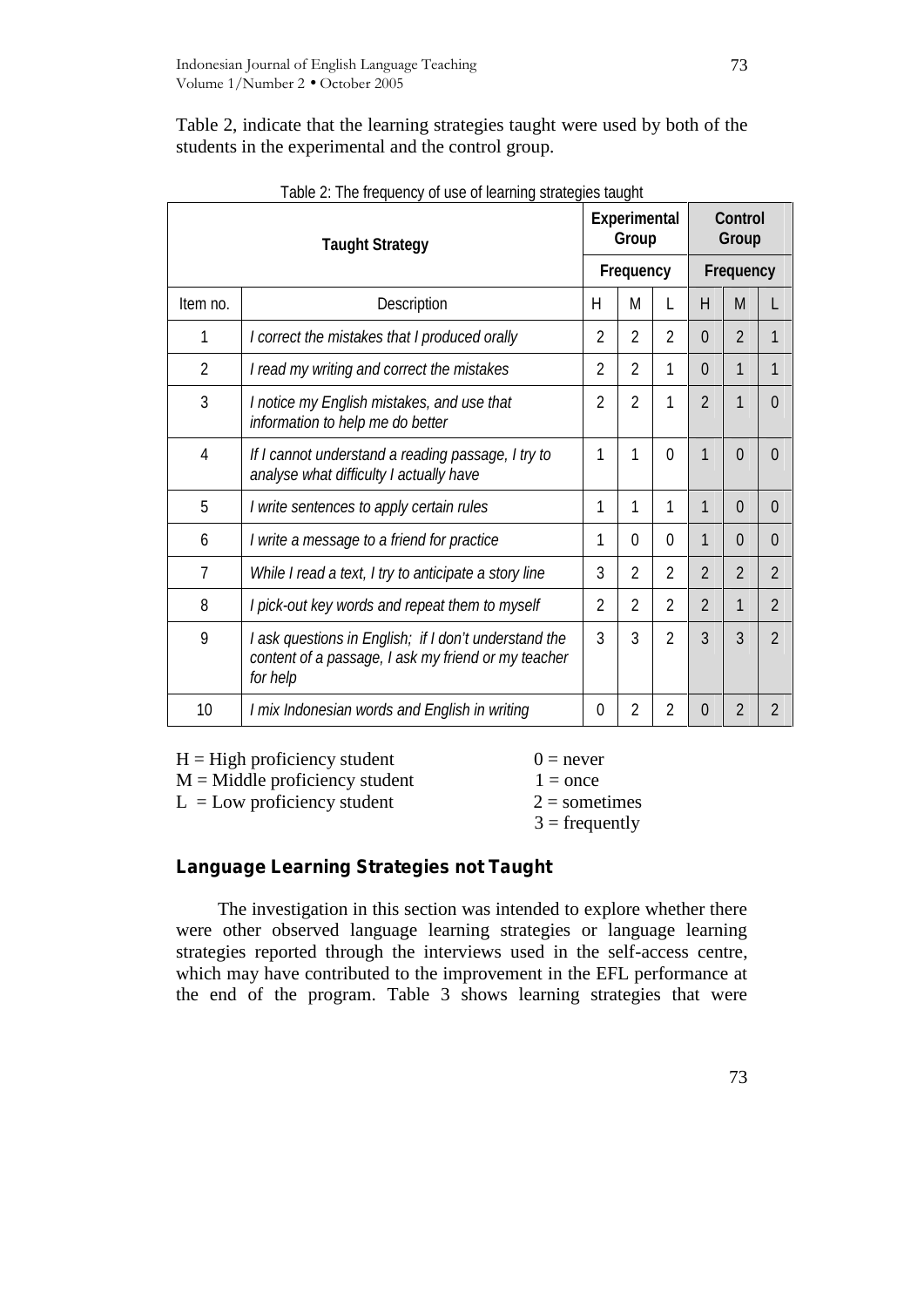classified as not taught reported by the high, middle and the low EFL proficiency learners in the experimental and the control groups.

| Not taught and found in SILL (Other) |                                                                                                    | Experimental<br>Group<br><b>Frequency</b> |   |   | Control<br>Group<br>Frequency |   |    |
|--------------------------------------|----------------------------------------------------------------------------------------------------|-------------------------------------------|---|---|-------------------------------|---|----|
| Strategy no.                         | Description                                                                                        | Н                                         | м |   | Н                             | M |    |
|                                      | Consulting the provided answer key and<br>comparing the answer sheet                               | 3                                         | 3 | 3 | 3                             | 3 | 3  |
| $\mathcal{P}$                        | Discussing pictures following reading text before<br>reading and doing the comprehension questions | $\mathfrak{p}$                            |   | 0 | 1                             | 1 | 0  |
| 3                                    | Looking up meaning of difficult words in the<br>bilingual dictionary                               | O                                         | 3 | 3 | 0                             | 3 | 3  |
| 4                                    | Asking friends to play games                                                                       | 0                                         | 2 | 2 | 0                             | 2 | 1  |
| 5                                    | Drawing objects in paper to explain difficult words<br>during conversations                        | n                                         |   |   | 0                             | 1 | -1 |
| 6                                    | Reading dialogues from a book outloud                                                              | n                                         | 2 | 3 | 0                             | 1 | 3  |

Table 3: The frequency of the use of the language learning strategies not taught and not found in the SILL questionnaire

 $H = High$  proficiency student  $0 = never$ 

 $M =$ Medium proficiency student  $1 =$  once

 $L = Low$  proficiency student  $2 =$  sometimes

 $3 =$  frequently

Inspection of the data in Table 3 shows that there are six language learning strategies other than those taught used by the two groups of students in language learning in the self-access centre.

## **Discussion**

## **Language Learning Strategy Instruction and Improvement on EFL Performance**

Previous studies in language learning strategy instruction have mostly been done in classroom settings (Chamot *et al.,* 1996; Lam & Wong, 2000). In general, researchers have reported that the students who attended strategy instruction outperformed those who did not (e.g., Chamot *et al.,* 1996; Lam & Wong, 2000; Nunan, 1996; Oxford, 1990; Wenden, 1991). Although quite a few studies have reported the effect of language learning strategies, very few studies took place in self-access centres (Ashton, 1993; McDevitt, 1997).

I argue that instruction in the use of language learning strategies to the students before they undertake individual language learning in the self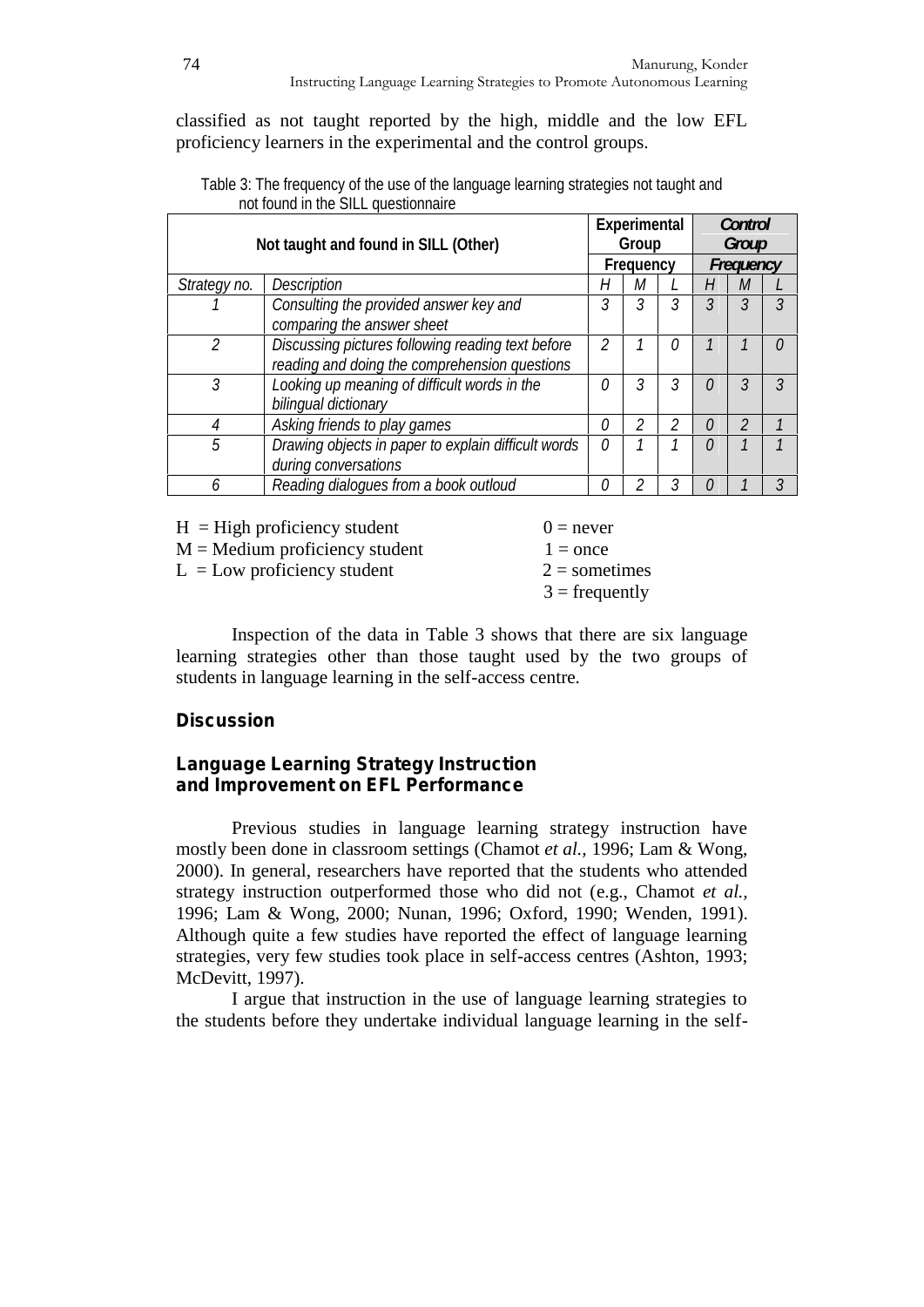access centre contributes to their improvement in EFL performance. Although the language learning strategy instruction and the self-access language learning took place only for a short period of time in this study, in addition to the formally scheduled EFL learning, the EFL performance of the students in both groups improved.

The results of the language learning strategy instruction in the present study indicate that students in the experimental group benefited from the language learning strategy instruction. The findings are consistent with what has been reported in the investigation of the effects of learning strategy training in EFL learning, that is, the learners improve their EFL performance at the end of the learning strategy instruction (Brown & Baker 1986; Chamot *et al.,* 1996; Lam & Wong, 2000; Nunan, 1996; Oxford, 1990; Prokop, 1989; Tuener, 1983; Weinstein & Mayer, 1986; Wenden, 1991). A comparison with the results of similar studies in the self-access language learning mode would have been interesting had there been any similar study undertaken in the previous research measuring EFL performance.

The findings of this study suggest that learning strategies should be introduced to self-access centre users before a teacher assigns students to do language learning in the self-access centre, and that training in the form of language learning strategy instruction could be undertaken in order to make effective use of the self-access centres. This can be done by introducing effective learning strategies at the beginning of English courses or before students make use of the self-access centres.

## **Learning Strategies Used in the Self-Access Centre and Improvement in EFL Performance**

I argue that the greater frequency of the use of particular learning strategies of the language learning strategies taught and language learning strategies not taught (newly described language learning strategies used in language learning in the self-access centre) might also have been possible contributors to the higher improvement in the learners' EFL performance. Analyses of the language learning strategies used in the self-access centre and of the data from the observations and the interviews indicate that the students have benefited from the language learning strategies taught for the improvement of the EFL performance at the end of the program.

Frequency of use of language learning strategies influences success in language learning (Setiyadi, 1999; Sheorey, 1999). Setiyadi (1999, p. 175) argues that the unsuccessful language learners did not improve in their EFL performance due to insufficient use of learning strategies. The findings of the present study also indicate that the greater frequency in the use of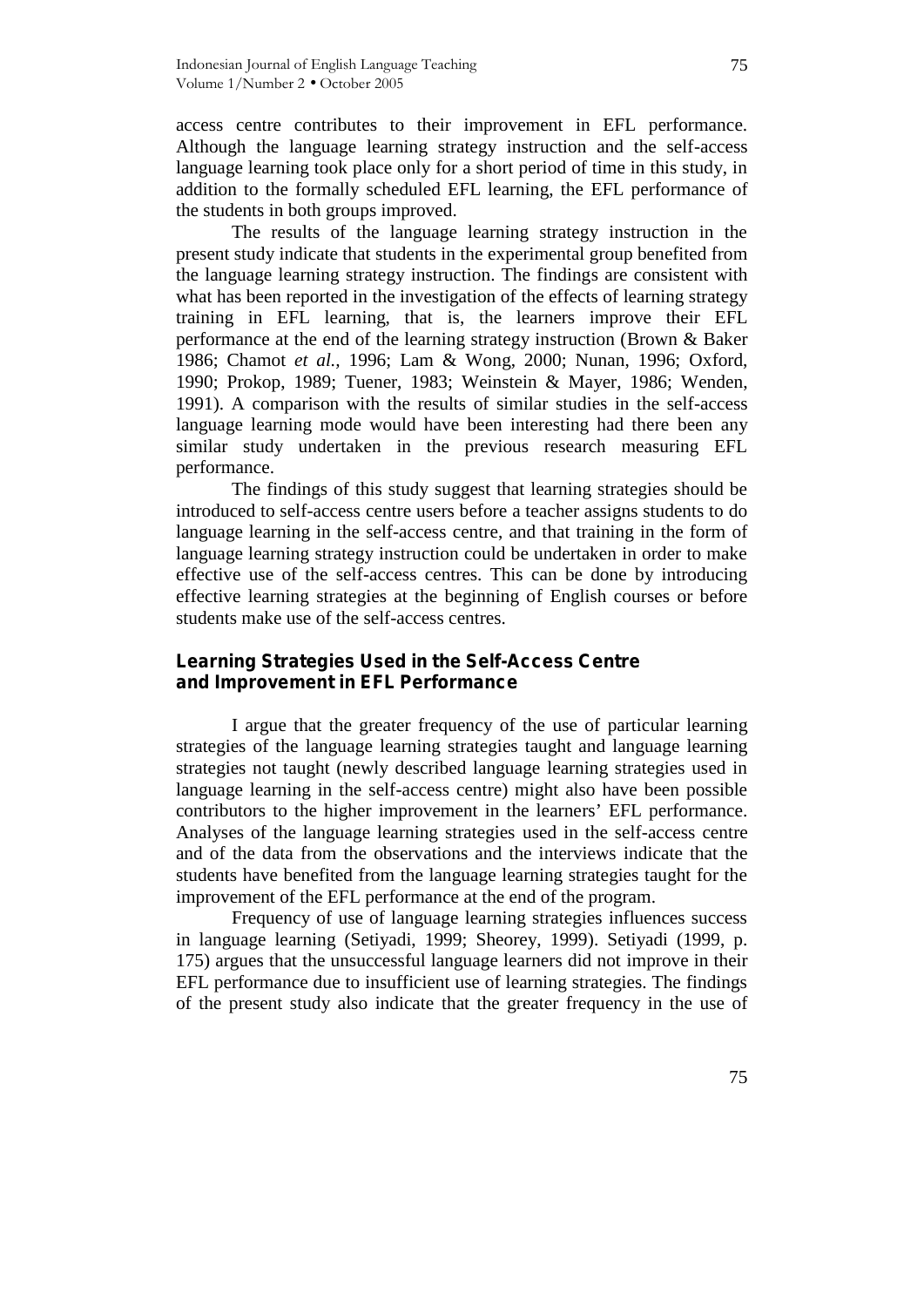some of the learning strategies taught might have been a possible contributor to the greater improvement in EFL performance at the end of the study.

The results of this study show that the students in the experimental group improved more in their EFL performance than their counterparts in the control group. The greater frequency in the use of seven of the learning strategies taught to the students in the experimental group than by those in the control group could also have contributed to the greater improvement in the EFL performance of the students in the experimental group.

The high EFL proficiency students in the experimental group also show greater improvement in EFL performance than their counterparts in the control group, and this also applied to the middle and the low EFL proficiency students. The greater frequency of use of the three taught learning strategies by the high EFL proficiency students in the experimental group than by their counterparts in the control group (Item 1, *I correct the mistakes that I produced orally*; Item 2, *I read my writing and correct the mistakes*; and Item 7, *While I read a text, I try to anticipate a story line*), with parallel findings for four of the learning strategies taught in the middle EFL proficiency groups (Item 2, *I read my writing and correct the mistakes*; Item 4, *If I cannot understand a reading passage, I try to anticipate a story line*; Item 5, *I write sentences to apply certain rules*; and Item 8, *I pick out key words and repeat them to myself*), and for three learning strategies in the low EFL proficiency groups (Item 1, *I correct the mistakes that I produced orally*; Item 3, *I notice my English mistakes and use that information to help me do better*; and Item 5, *I write sentences to apply certain rules*) could also have contributed to the greater improvement in the EFL performance of the students in the different EFL proficiency in language learning in the self access centre.

Interestingly, three of the learning strategies taught were used with the same frequency by the students in both experimental and the control groups in the self-access centre. These strategies are:

- *I write a message to a friend for practice*
- *I ask a question in English if I don't understand the content of a passage, I ask my friend or my teacher for help* - *I mix Indonesian words and English in writing*
- 

Although it was noted that the three strategies were used by the students both in the experimental and the control group in the same frequency, it was noted that the achievement of the students were not the same. Therefore, these three learning strategies taught may be considered as having less potential for improving EFL performance in language learning in the self-access centre.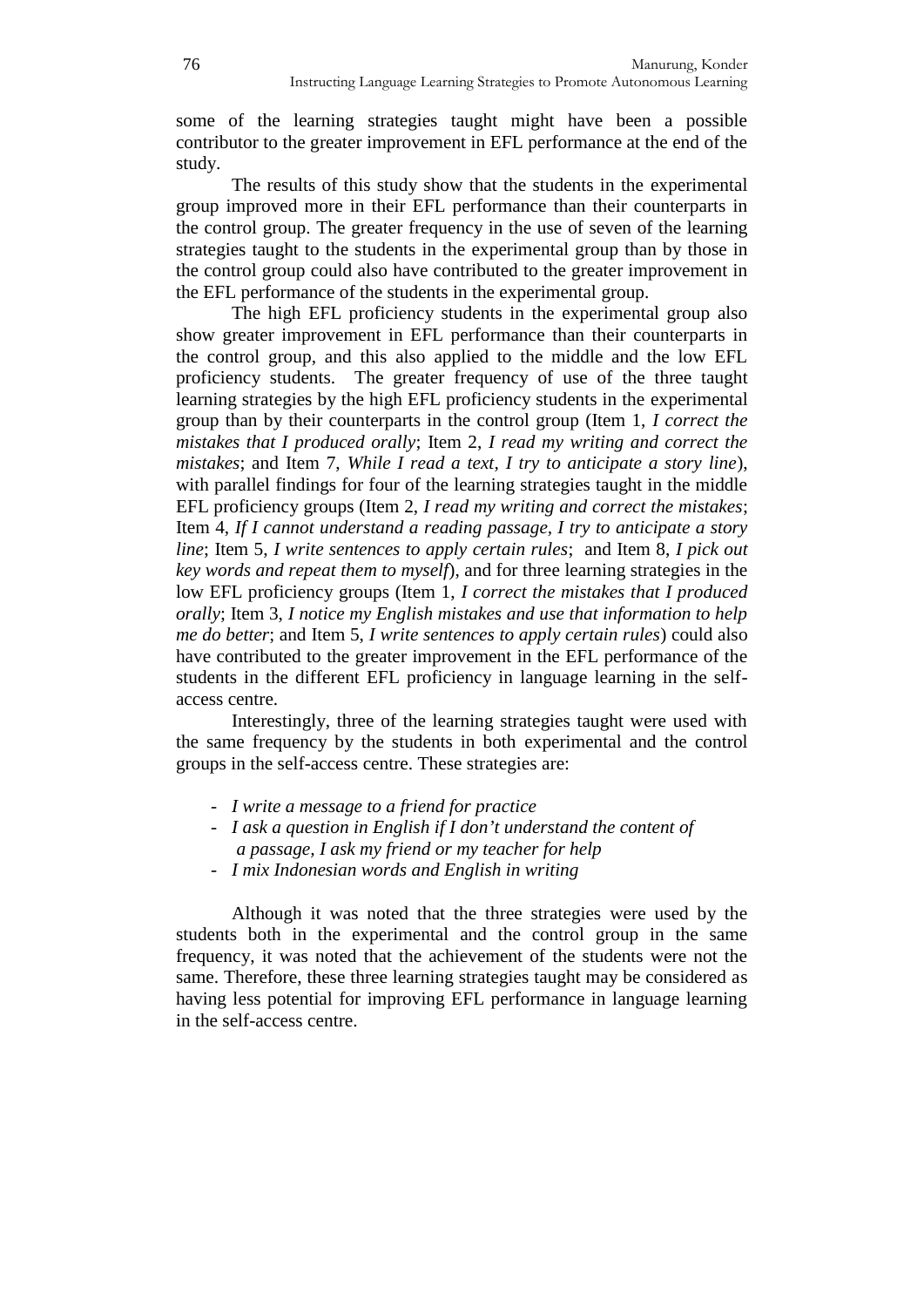The findings suggest that not all of the ten learning strategies taught were equally effective for improving EFL performance in a self-access centre, and consequently, it might not be necessary to teach all of the ten strategies to students if they are expected to undertake language learning in a self-access centre.

Frequency and choice of language learning strategies have mostly been investigated in classroom settings in relation to either learners' background or educational setting where the EFL/ESL learning takes place (e.g., Bedell & Oxford, 1996; Levine & Leaver, 1996; Oxford & Nyikos, 1989; Politzer & McGroarty, 1985; Sheorey, 1999). The results in general indicate that the background of the language learners and the educational settings influence the choice and the frequency of use of the learning strategies. The findings of the present study also indicate that different settings in language learning, other than classroom teaching and learning settings, influence the choice of the learning strategies to enhance language learning. This can be seen from the six learning strategies reported in the interview and the data from the observation during the language learning in the self-access centre. The six strategies were not included in the SILL questionnaire that have mostly been used in the classroom setting (see Appendix D for the Strategy Inventory for Language Learning (Oxford & Nyikos, 1989)).

In this section I argue that there were language learning strategies other than those taught that were reported by the students in both the experimental group and those in the control group in language learning in the self-access centre. These newly described learning strategies may also have contributed to the improvement in the EFL performance in language learning in the self-access centre. Although there were six newly described learning strategies in the self-access centre, only three of them were effective for improving EFL performance.

The greater frequency of use of three newly described learning strategies by the students in the experimental group over those in the control group may also have contributed to their greater improvement in the EFL performance in the present study. The students in the experimental group reported more frequently *discussing the picture following a reading text before reading and doing the comprehension questions* (Item 2), *asking a friend to play games* (Item 4), and *reading out loud a dialogue from a book* (Item 6) (see Table 5.3) than the students in the control group. On the other hand, students in both the experimental and the control groups reported using the same frequency three of the newly described learning strategies in the self-access centre. Although the frequency of the use of the three learning strategies was the same in the students of both groups, the achievement of the students in both groups was significantly different (see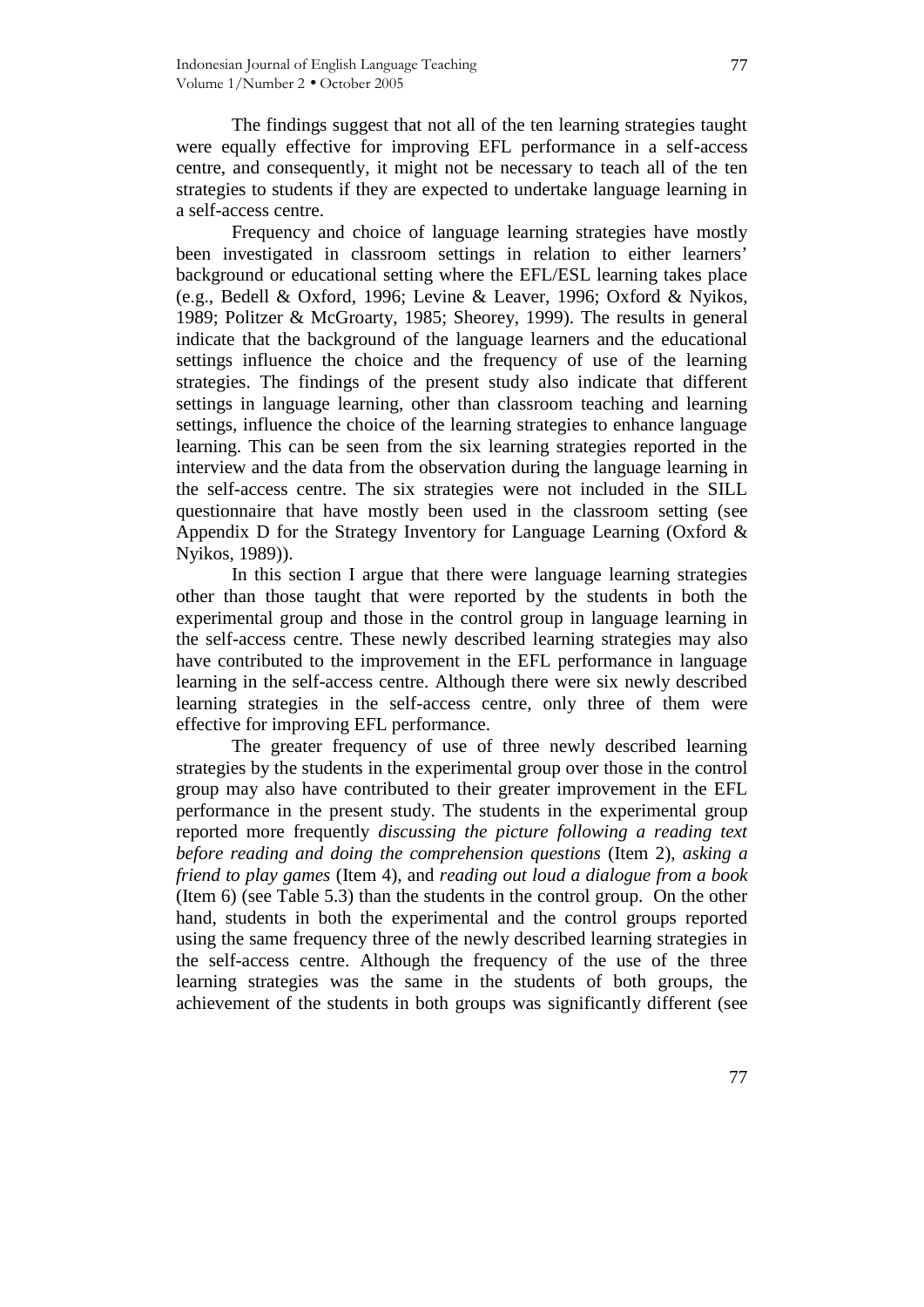Table 1). Therefore, these learning strategies might be categorized as having less potential for improving EFL performance in a self-access centre.

The findings of this study suggest that although there were six newly described learning strategies used in the self-access centre, not all of the six learning strategies were equally effective for improving EFL performance in language learning in the self-access centre. Although the students in the experimental group and their counterparts in the control group reported using three of the newly described learning strategies with the same frequency, the improvement in the EFL performance at the end of the study was significantly different for the two groups.

The results of this study also indicate that different EFL proficiency students reported the newly described learning strategies differently. First, the high EFL proficiency students in the experimental group reported more frequently *discussing the picture following a reading text before reading and doing the comprehension question* in the self-access centre than their counterparts did in the control group. Second, the middle EFL proficiency students in the experimental group reported more frequently *reading out loud a dialogue from a book* than their counterparts did in the control group in the self-access centre. And third, the low EFL proficiency students in the experimntal group reported more frequently *asking friends to play games* than their counterparts did in the control group. The results show that differences in the choice of learning strategies can be seen among the different EFL proficiency levels. The findings of the present study were consistent with the findings in Setiyadi's (1999) study. Setiyadi (1999) argued that elementary students employed lower level strategies more often than intermediate and advanced students, while intermediate and advanced students used higher level strategies classified as metacognitive and deep level cognitive strategies more often.

The results suggest that priority should be given to instruction in the three more effective newly described learning strategies, should language learning strategy instruction be programmed in self-access centers. The findings also imply that the provision of language games in self-access centres should be taken into account.

## **CONCLUSION**

The improvement of the EFL performance of the students in the present study was attributed to the instruction in the use of language learning strategies, the frequency of the use of the taught learning strategies, and the newly described learning strategies used in the self-access centre. The study concludes that not all learning strategies are equally potential to contribute to the improvement of the students' performance. Therefore, should there be interest in instructing learning strategies to promote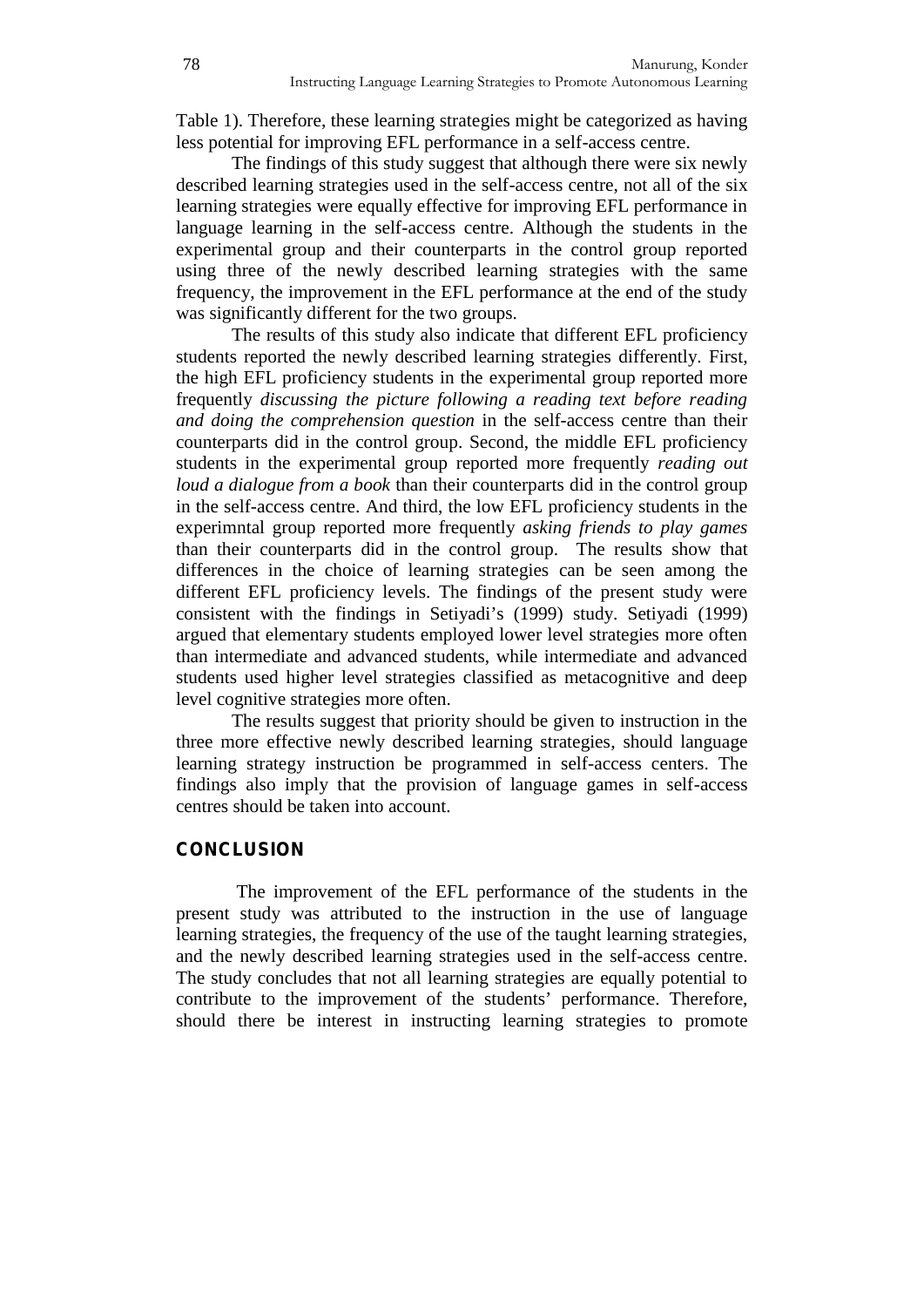autonomous learning, to make effective use of the self-access centers, and to support the teaching of English at the tertiary education context, the instruction of the potential learning strategies is recommended.

## **REFERENCES**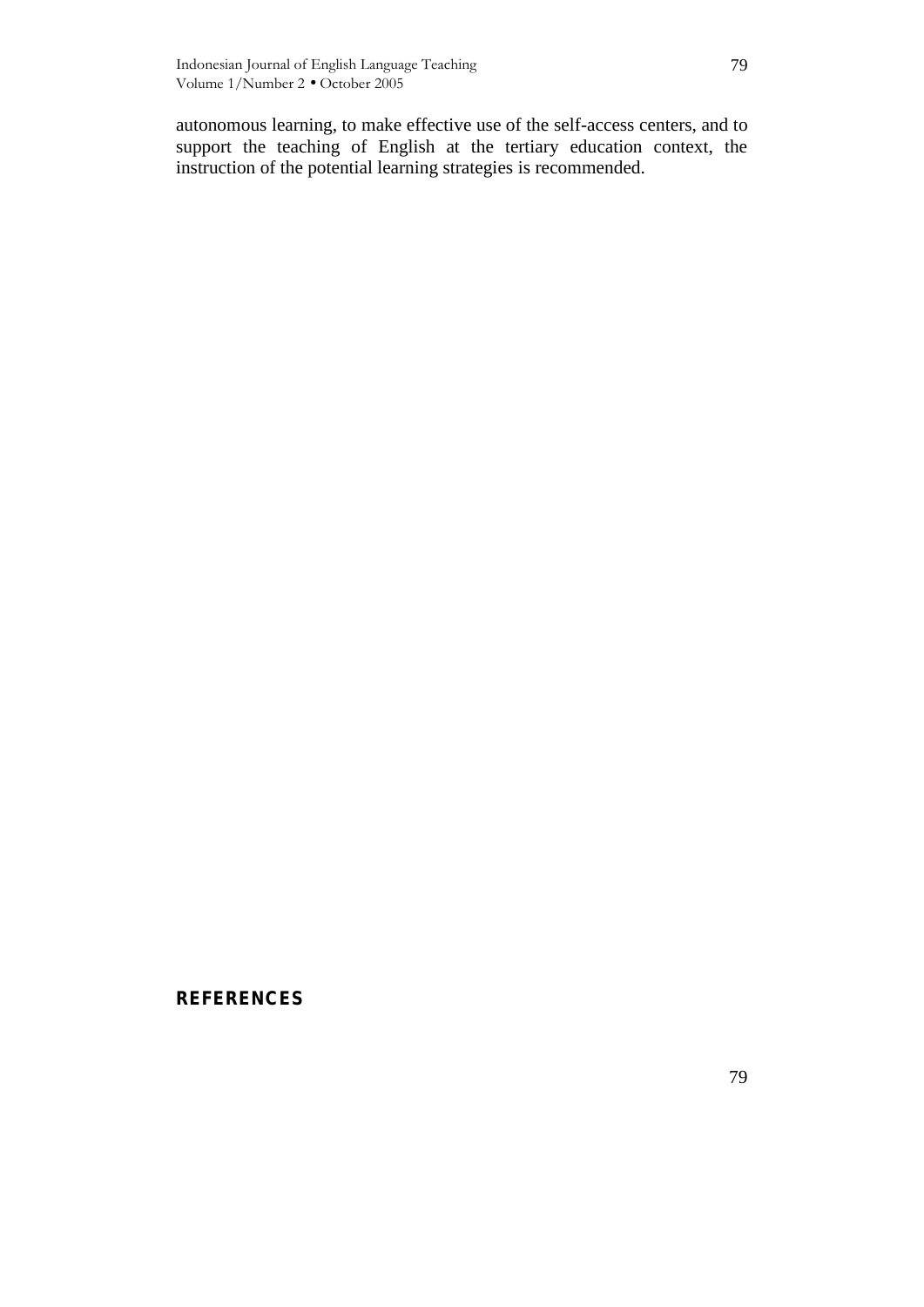- Ashton, G. 1993. The learner's contribution to the self-access centre. *ELT Journal,* 47/3, 219-227.
- Bedell, D., & Oxford, R. 1996. Cross-cultural comparisons of language strategies in the People's Republic of China and other countries. In R. Oxford (Ed.), *Language learning strategies around the world: Cross-cultural perspectives* (pp. 47-60). Honolulu: University of Hawaii, Second Language Teaching & Curriculum Center.
- Brown, A.L., & Compione, J.C. 1978. Memory strategies in learning: training children to study strategically. In H. Pick, H. Lebowitz, J. Singer, A. Steinsschneider, & H. Stevenson (Eds.), *Application of basic research in psychology*. New York: Plenum Press.
- Brown, A.L., & Pelincsar, A.S. 1982. Inducing strategic learning from texts by means of informed, self-control training. *Topics in Learning and Learning Disabilities,* 2, 272-281.
- Brown, A.L., & Baker, L. 1986. The role of metacognition in reading and studying. In J. Orasanu (Ed), *Reading comprehension: from research to practice* (pp. 49-75). New Jersey: Lawrence Erlbaum Associates, Publishers.
- Chamot, A.U., Bernhardt, S., El-Dinary, P., & Robbins, J. 1996. Methods for teaching learning strategies in the foreign language classroom. In R.L. Oxford (Ed.), *Language learning strategies around the world: Cross-cultural perspectives* (pp. 175-187). Honolulu: University of Hawaii, Second Language Teaching & Curriculum Center.
- Cresswell, A. 2000. Self-monitoring in student writing: Developing learner responsibility. *ELT Journal,* 54/3, 235-243.
- Dadour, S., & Robbins, J. 1996. University level students using strategy instruction to improve speaking ability in Egypt and Japan. In Rebecca L. Oxford (Ed.), *Language learning strategies around the world: Cross-cultural perspectives* (pp. 157-166). Honolulu: University of Hawaii, Second Language Teaching & Curriculum Center.
- Dickinson, L.D. 1994. Preparing learners: Toolkit requirements for preparing/orienting learners. In E. Esch (Ed.), *Self-access and the adult language learner* (pp. 39-49)*.* London, CILT.
- Griffiths, C., & Parr, J.M. 2001. Language learning strategies: Theory and perception. *ELT Journal,* 55/3, 247-254.
- Hurd, S. 1999. Developing skills for the twenty-first century: Lessons from autonomy in language learning. *The New ACADEMIC* 8/1, 3-7.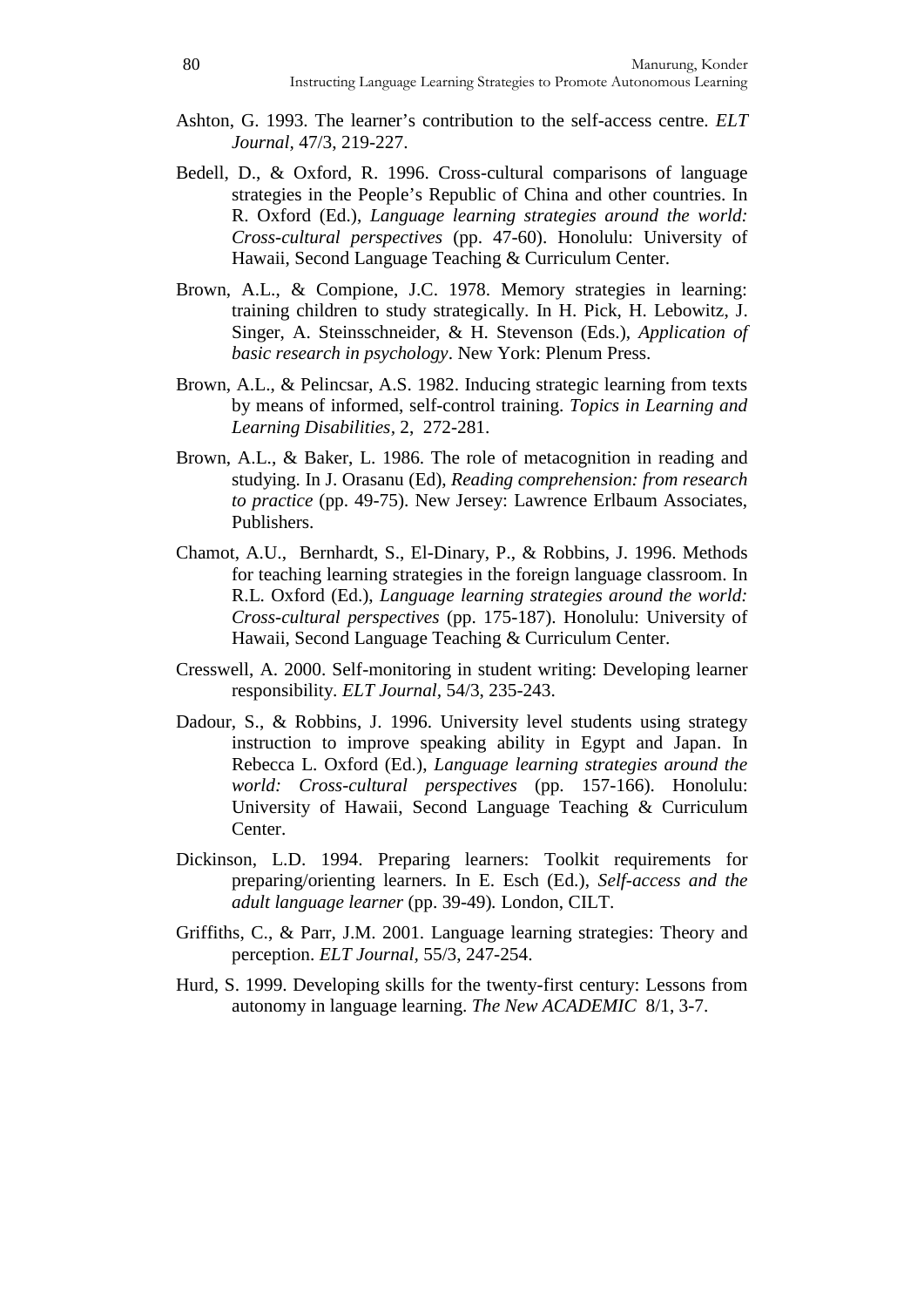- Lam, W., & Wong, J. 2000. The effects of strategy training on developing discussion skills in an ESL classroom. *ELT Journal,* 54/3, 245-255.
- Levine, A., Reves, T., & Leaver, B. 1996. Relationship between language learning strategies and Israeli versus Russian cultural-educational factors. In R. Oxford (Ed*.), Language learning strategies around the world: Cross-cultural perspectives* (pp. 35-39)*.* Honolulu: University of Hawaii, Second Language Teaching & Curriculum Center.
- Little, D. 1995. Learning as dialogue: The dependence of learner autonomy on teacher autonomy. *System,* 23/2, 175-181.
- McDevitt, B. 1997. Learner autonomy and the need for learner training. *Language Learning,* 16, 34-39.
- McDonough, S.H. 1995. *Strategy and skill in learning a foreign language*. Edward Arnold.
- Nunan, N. 1996. Learner strategy training in the classroom: An action research. *TESOL Journal*, 6/1, 35-41.
- O'Malley, J.M. 1987. The effects of training in the use of learning strategies on learning English as a second language. In A. Wenden & J. Rubin (Eds.), *Learner strategies in language learning* (pp. 133-147). Prentice Hall International.
- O'Malley, J.M., & Chamot, A.U. 1990. *Learning strategies in second language acquisition.* Cambridge: Cambridge University Press.
- Oxford, R.L. 1990. *Language learning strategies: What every teacher should know.* Boston: Heinle & Heinle.
- Oxford, R., & Nyikos, M. 1989. Variables affecting choice of language learning strategies by university students. *Modern Language Journal,* 73, 291-300.
- Oxford, R.L. (Ed.). 1996. *Language learning strategies around the world: Cross-cultural perspectives.* Honolulu: University of Hawaii, Second Language Teaching & Curriculum Center.
- Paris, S.G., Newman, R.S., & McVey, K.A. 1981. From tricks to strategies: Learning the functional significance of mnemonic actions. Unpublished manuscript, University of Michigan.
- Politzer, R.L., & McGroarty, M. 1985. An exploratory study of learning behaviors and relationship to gains in linguistic and communicative competence. *TESOL Quarterly,* 19/1, 103-123.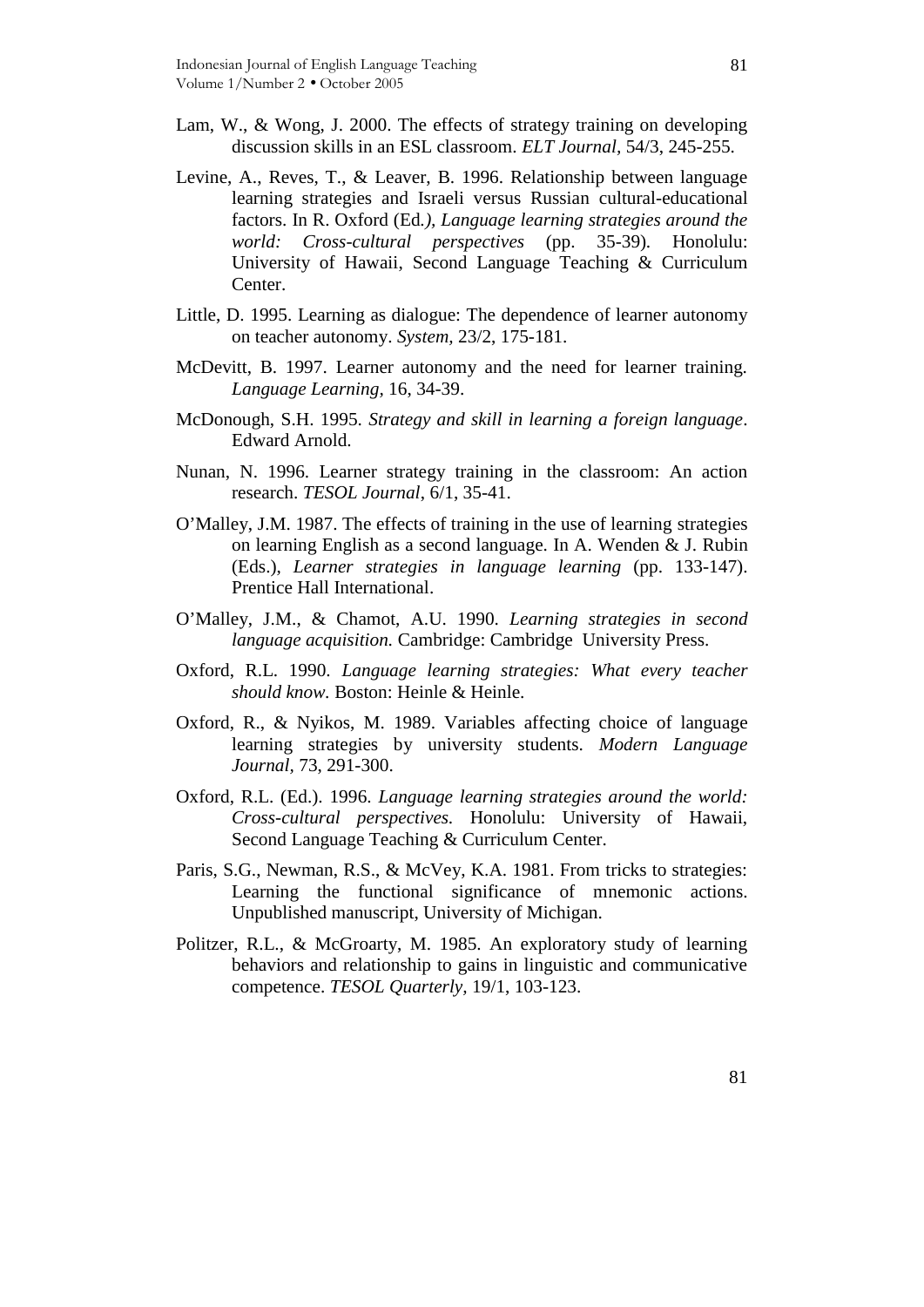- Prokop, M. 1989. *Learning strategies for second language users: An analytical appraisal with case studies*. The Edwin Mellen Press.
- Purpura, J.E. 1997. An analysis of the relationships between test takers' cognitive and metacognitve strategy use and second language test performance. *Language Learning,* 47/2, 289-325.
- Ronesi, L. 2001. Training undergraduates to support ESL classmates: The English language fellows program. *TESOL Journal,* 10, 2/3, 23-27.
- Setiyadi, A.B. 1999. Survey on the learning strategies of EFL learner in tertiary education in Indonesia. Unpublished doctoral dissertation. La Trobe University, Victoria.
- Sheorey, R. 1999. An examination of language learning strategy use in the setting of an indigenized variety of English. *System,* 27/2, 173-190.
- Tuener, G. 1983. Teaching French vocabulary: A training study. *Educational Review*, 35/1, 81-88.
- Weinstein, C.E., & Mayer, R.E. 1986. The teaching of learning strategies. In M.C. Wittrock (Ed.), *Handbook of research on teaching (3 rd ed)* (pp. 315-327). New York: Macmillan Publishing Company.
- Wenden, A. 1987. How to be a successful language learner: Insights and prescriptions from L2 learner. In A. Wenden & J. Rubin (Eds.), *Learner strategies in language learning*. Prentice Hall International.
- Wenden, A.L. 1991. *Learner strategies for learner autonomy*. Prentice Hall International.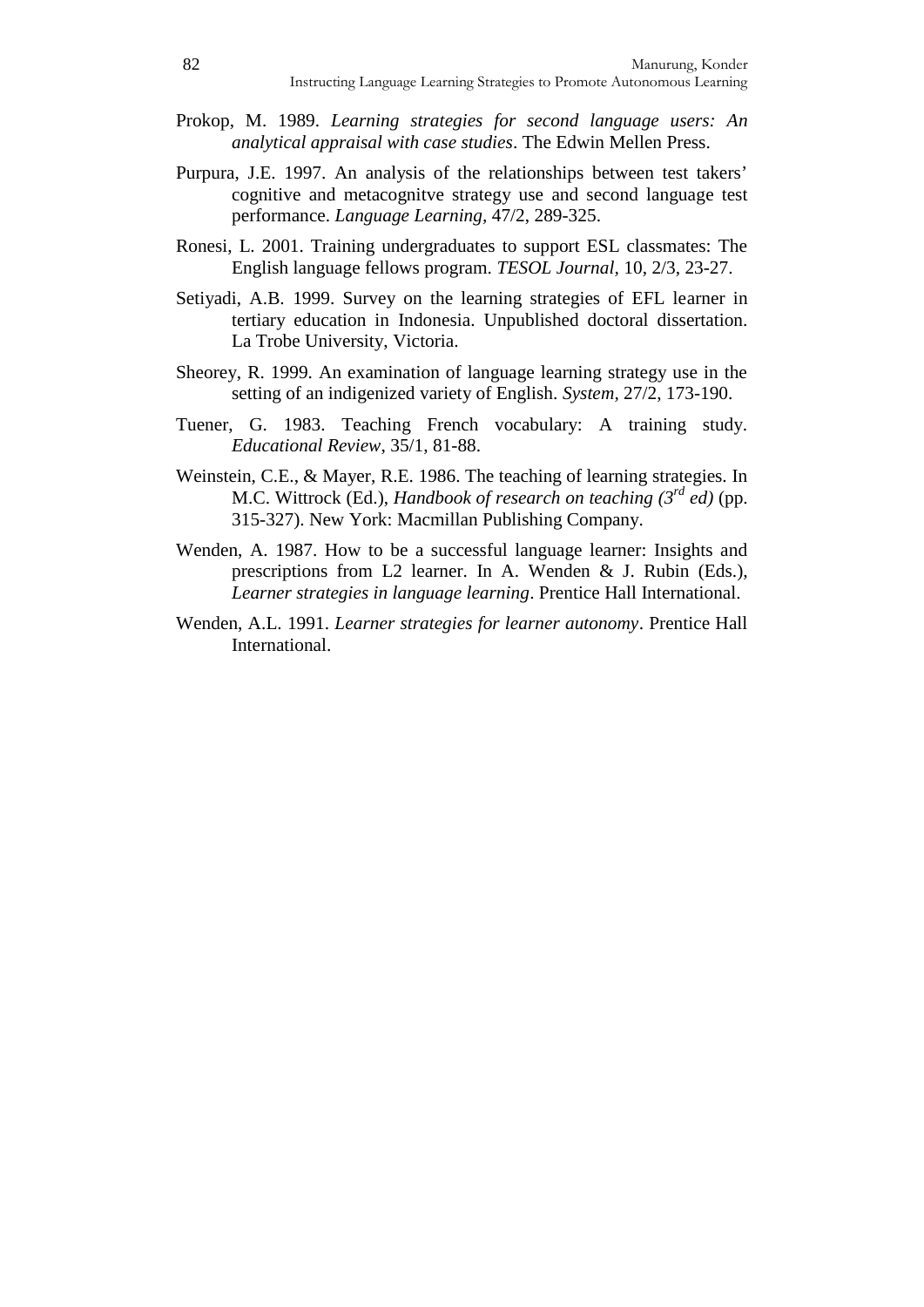# **APPENDICES**

# **APPENDIX A:**

# **EXAMPLES OF THE TASKS OF THE FOUR LANGUAGE SKILLS**

## **Listening Task**

Listen to people talking about their meals. Did they enjoy their food? Tick the correct response for each speaker.

*Yes, they like it a lot Yes, they quite like it No, they don't like it at*

| all                        |                        | . . |   |
|----------------------------|------------------------|-----|---|
|                            |                        |     |   |
| $\mathbf{I}$<br>.,         | $\checkmark$<br>.<br>. | .   | . |
| $\mathcal{D}$<br><u>L.</u> | .                      | .   | . |
| 3.                         | .                      | .   | . |
| 4.                         | .                      | .   | . |
|                            |                        |     |   |
| 5.                         | .                      | .   | . |
| 6.                         | .                      | .   | . |
|                            |                        |     |   |

*(Source: Richard, 1992, p. 16)*

# **Speaking Task**

# **Interviewing a friend**

A. You have just completed your senior high school. Now you are studying at a university. You met many new friends. Ask as many questions as possible in English to get the details of a friend.

B. You have just completed your senior high school. Now you are at a university. You met many new friends. You want to know what your friends' hobbies are. Ask your friends what their hobbies are, should you meet one who has the same hobby as you get her/his details.

# **Reading Task**

Direction: *Read the following paragraph and answer the questions about the topic* and *main idea of the paragraph.*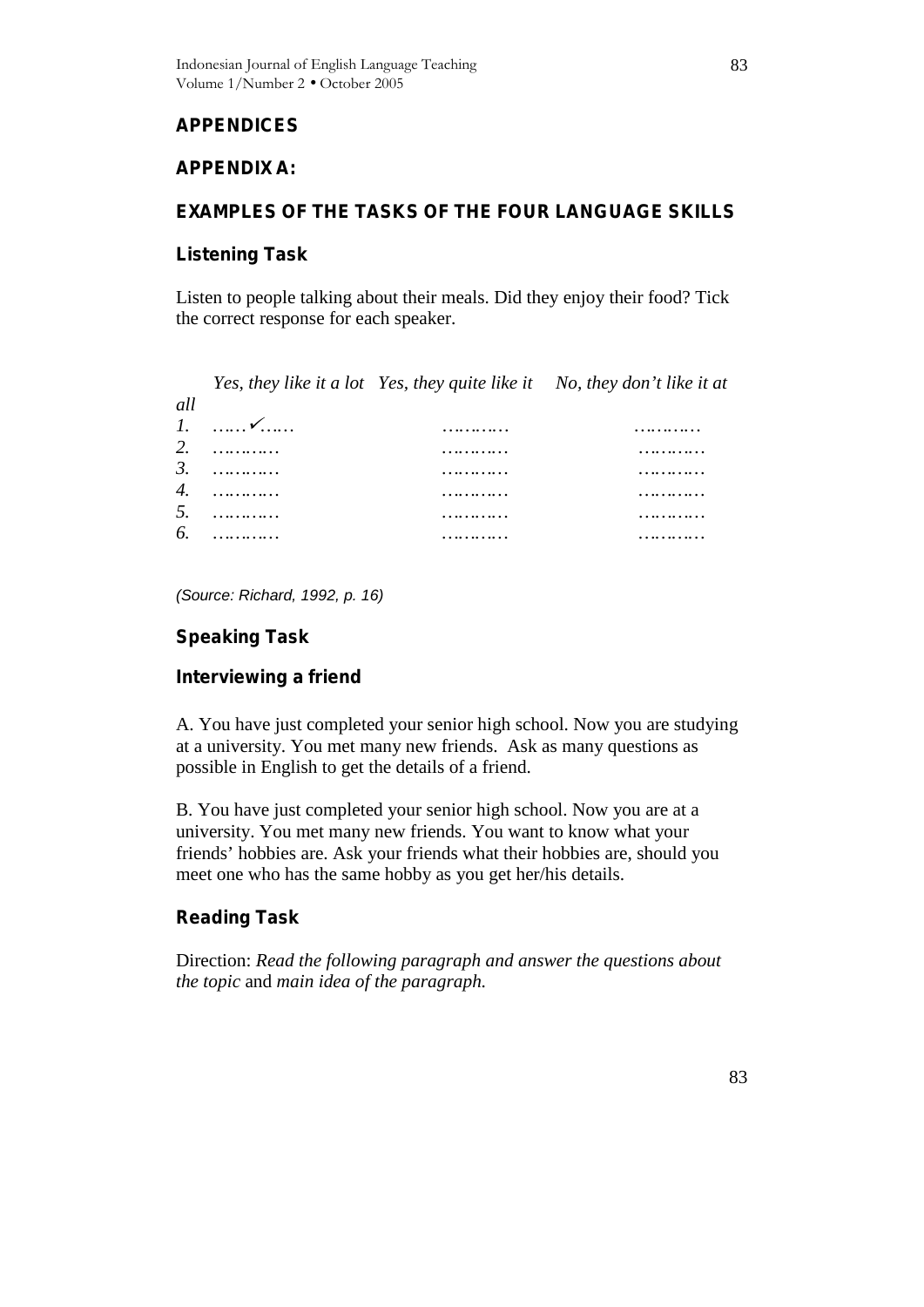Do you want to know more about your family history? Maybe a genealogist can help you. A genealogist is specially trained to find information about family histories from many different sources. Some of this information comes from old records, such as birth certificates, marriage certificates, and death certificates. Often the genealogist finds information in old newspapers, tax records, or immigration records. It may even be necessary to visit distant towns and villages to collect information from the people who live there. Once the information is complete, the genealogist writes a genealogy which describes the family's history.

- 1. What is the topic of this paragraph?
	- a. families
	- b. genealogists
	- c. information about family histories
	- d. writing a genealogy
- 2. What is the main idea of this paragraph?
	- a. A genealogy describes a family's history
	- b. Genealogists look for information in different places
	- c. Genealogists can find information about family histories
	- d. Information about family histories comes from many different sources

*(Source: Ramsay, 1986, p.73)*

## **Writing Tasks**

Write a short letter to "Worldwide Pen-friend Service, PO Box 67, Andover, Hampshire, England", to find a pen-friend. Write about yourself and your interests/hobbies.

*(Source: Case and Milne, 1985, p. 2*)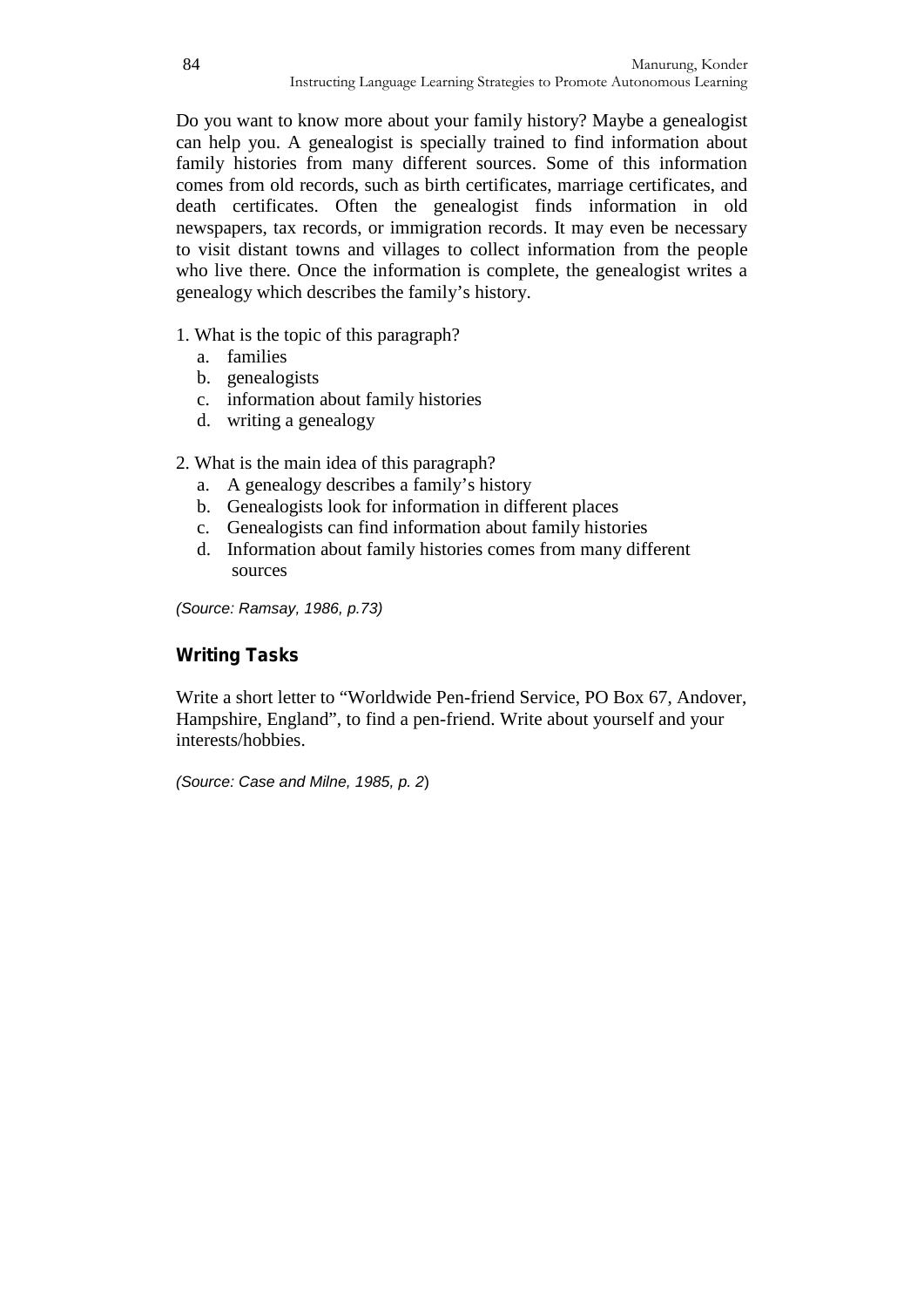# **APPENDIX B:**

# **OBSERVATION SHEET**

# **Observation Sheet**

Subject: \_\_\_\_\_\_\_\_\_\_\_\_\_\_\_\_\_\_\_\_\_

| Skill/Date | Activities & learning strategies used in the self- | Code       |
|------------|----------------------------------------------------|------------|
|            | $access$                                           | 1, 2, or 3 |
|            |                                                    |            |
|            |                                                    |            |
|            |                                                    |            |
|            |                                                    |            |
|            |                                                    |            |
|            |                                                    |            |
|            |                                                    |            |
|            |                                                    |            |
|            |                                                    |            |
|            |                                                    |            |
|            |                                                    |            |
|            |                                                    |            |
|            |                                                    |            |
|            |                                                    |            |
|            |                                                    |            |
|            |                                                    |            |
|            |                                                    |            |
|            |                                                    |            |
|            |                                                    |            |
|            |                                                    |            |
|            |                                                    |            |
|            |                                                    |            |
|            |                                                    |            |

 $1 =$  strategies taught

 $2 =$  strategies not taught but named in the SILL

 $3 =$  strategies not taught and not named in the SILL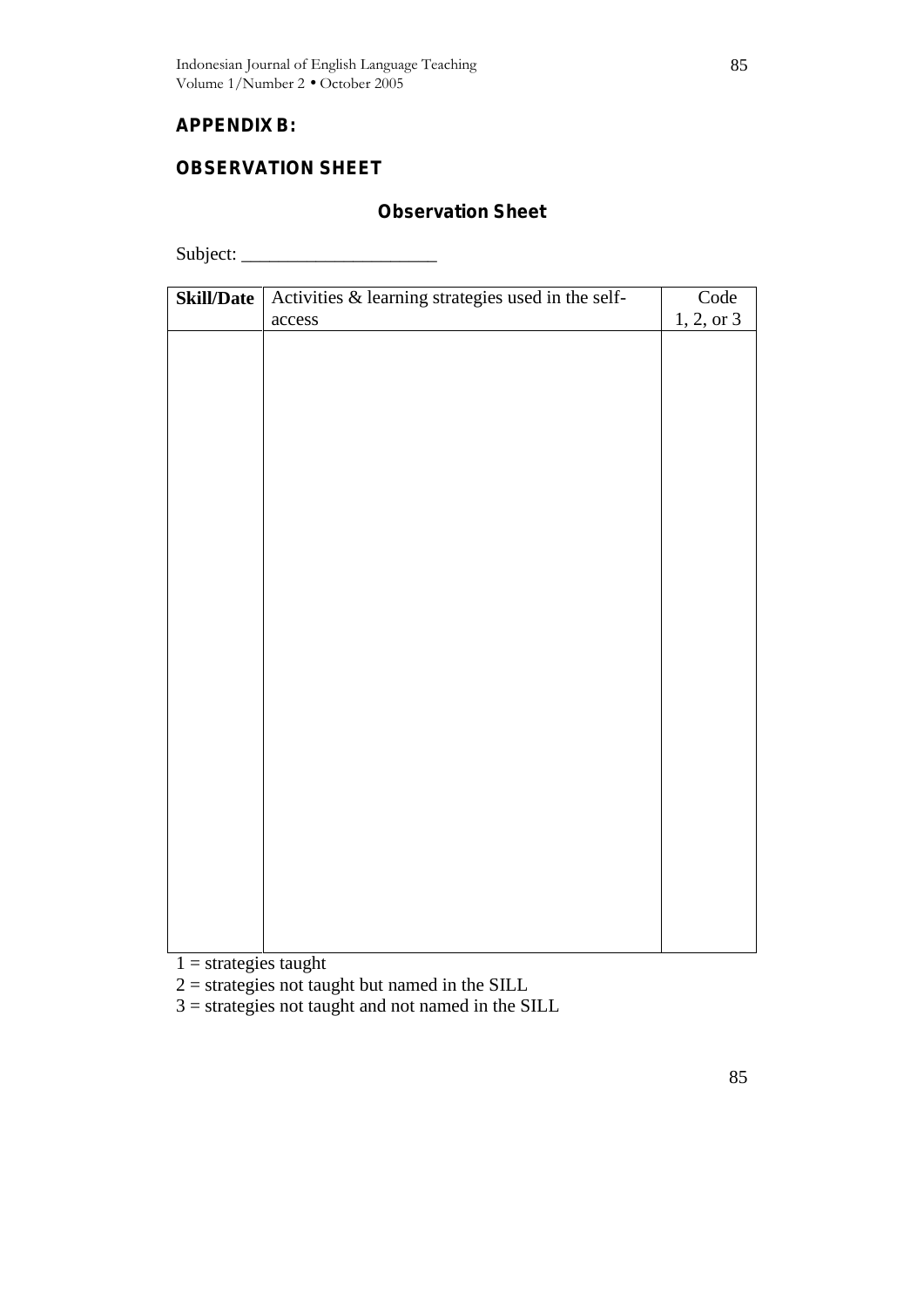# **APPENDIX C:**

# **OBSERVATION SHEET**

# **Interview Transcript (condensed translation)**

Interview 1 (High EFL proficiency level of the Control group)

- I watch television to practice my listening in the self-access centre.
- I listen to the radio.
- I listen to English songs.
- If I find some difficult words while doing the listening exercise, I consult an English-Indonesian dictionary or ask my friends.
- If I really could not find out the exact meaning of the difficult words from the dictionary or from my friend, I ask for help from the self access centre staff.
- I compare my answer to the available answer keys after I complete a self-access listening exercise, and the answer keys help me to measure my progress. If I can answer most of the exercises correctly, I am very happy.
- I usually talk in English to my close friends in the self-access centre.
- I ask questions in English to the self-access centre staff to find out the location of books or self-access materials. This is a good way to practice for me because the self-access centre staff can speak in English, too.
- I read the questions following the reading materials first, then the text itself.
- If I find a difficult word in a text. I read the whole sentence or paragraph then I try to guess the meaning from the context.
- I try to guess the purpose of the reading passage and the story line by observing the pictures following or available in the reading text.
- I compare my answer to the provided answer keys after completing the self-access reading exercises and sometimes I compare with the answer of my friends.
- I start doing a simple writing exercise.
- I think of the topic that I want to write about and then choose the suitable vocabulary.
- I read again what I have written and I try to correct mistakes found in the writing exercise if I can.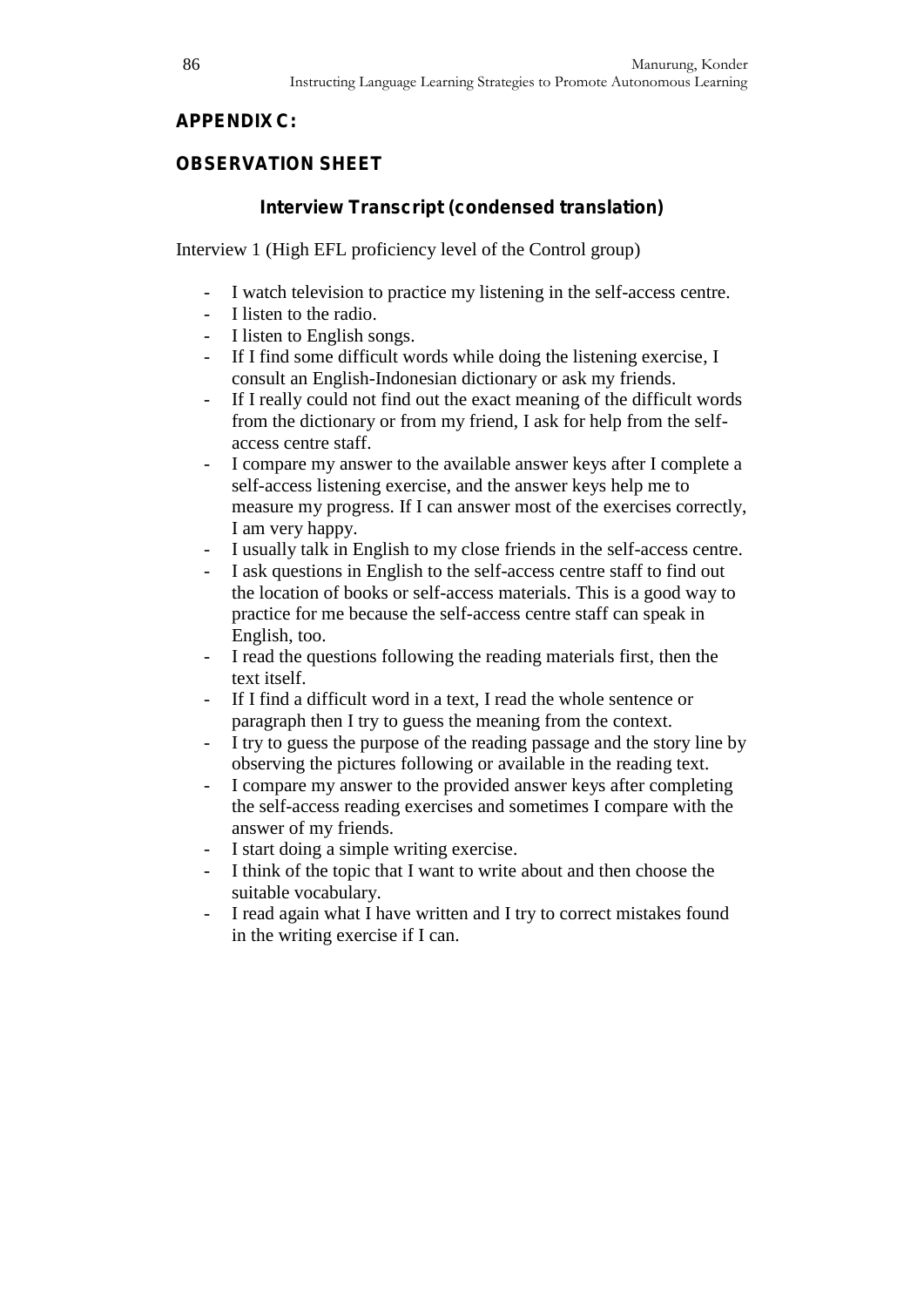# **APPENDIX D:**

## **Strategy Inventory for Language Learning (SILL) (Adapted from SILL version 7.0 (ESL/EFL) by Oxford, 1989)**

#### **Direction**

This form of the STRATEGY INVENTORY FOR LANGUAGE LEARNING (SILL) is for students of English as a second or foreign language. You will find statements about learning English. Please read each statement. On the separate worksheet, write the response (1, 2, 3, 4, or 5) that tells HOW TRUE OF YOU THE STATEMENT IS.

- 1. Never or almost never true of me
- 2. Usually not true of me
- 3. Somewhat true of me
- 4. Usually true of me
- 5. Always or almost always true of me

NEVER OR ALMOST TRUE OF ME means that the statement is very rarely true of you.

USUALLY NOT TRUE OF ME means that the statement is true of you less than half the time.

SOMEWHAT TRUE OF ME means that the statement is true of you about half the time.

USUALLY TRUE OF ME means that the statement is true of you more than half the time.

ALWAYS OR ALMOST ALWAYS TRUE OF ME means that the statement is true of you almost always.

Answer in terms of how well the statement describes you. Do not answer how you think you should be, or what other people do. There are no right or wrong answers to these statements. Put your answer on the separate Worksheet. Please make no marks on the items. Work as quickly as you can without being careless. This usually takes about 20-30 minutes to complete. If you have any questions, let the teacher know immediately.

## **Example**

- 1. Never or almost never true of me
- 2. Usually not true of me
- 3. Somewhat true of me
- 4. Usually true of me
- 5. Always or almost always true of me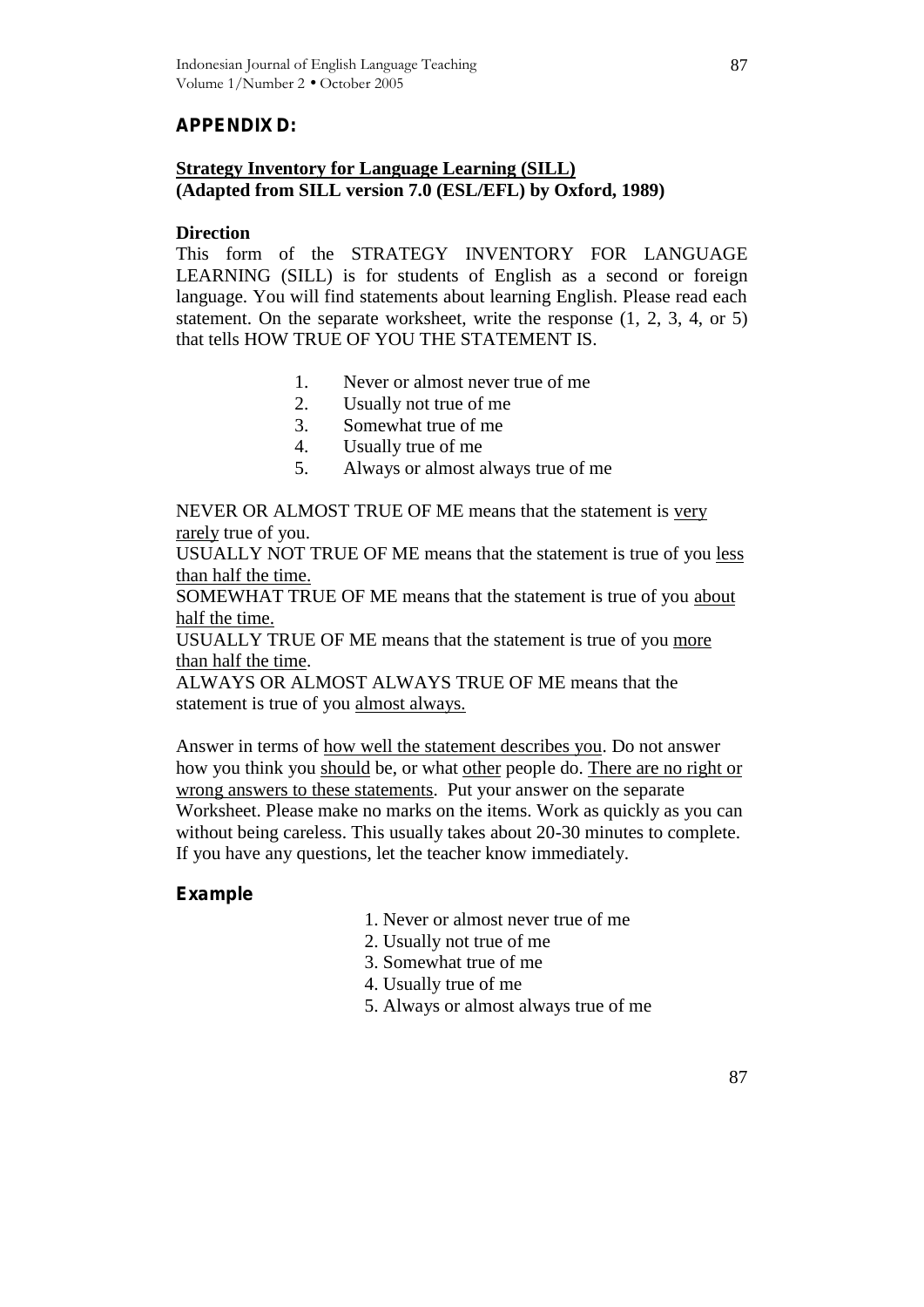Read the item, and choose a response (1 through 5 as above), and write it in the space after the item.

I actively seek out opportunities to talk with native speakers of English. \_\_\_\_\_\_

You have just completed the example item. Answer the rest of the items on the Worksheet.

# **Strategy Inventory for Language Learning (SILL) Version for Speakers of Other Languages Learning English**

Version 7.0 (ESL/EFL) (Adapted from Oxford, 1990)

- 1. Never or almost never true of me
- 2. Usually not true of me
- 3. Somewhat true of me
- 4. Usually true of me
- 5. Always or almost always true of me

#### **(Write your answers on the worksheet)**

## **Part A**

- 1. I think of relationships between what I already know and new things I learn in English.
- 2. I use new English words in a sentence so I can remember them.
- 3. I connect the sound of a new English word and an image or picture of the word to help me remember the word.
- 4. I remember a new English word by making a mental picture of a situation in which the word might be used.
- 5. I use rhymes to remember new English words.
- 6. I use flashcards to remember new English words.
- 7. I physically act out new English words.
- 8. I review English lessons often.
- 9. I remember new English words or phrases by remembering their location on the page, on the board, or on a street sign.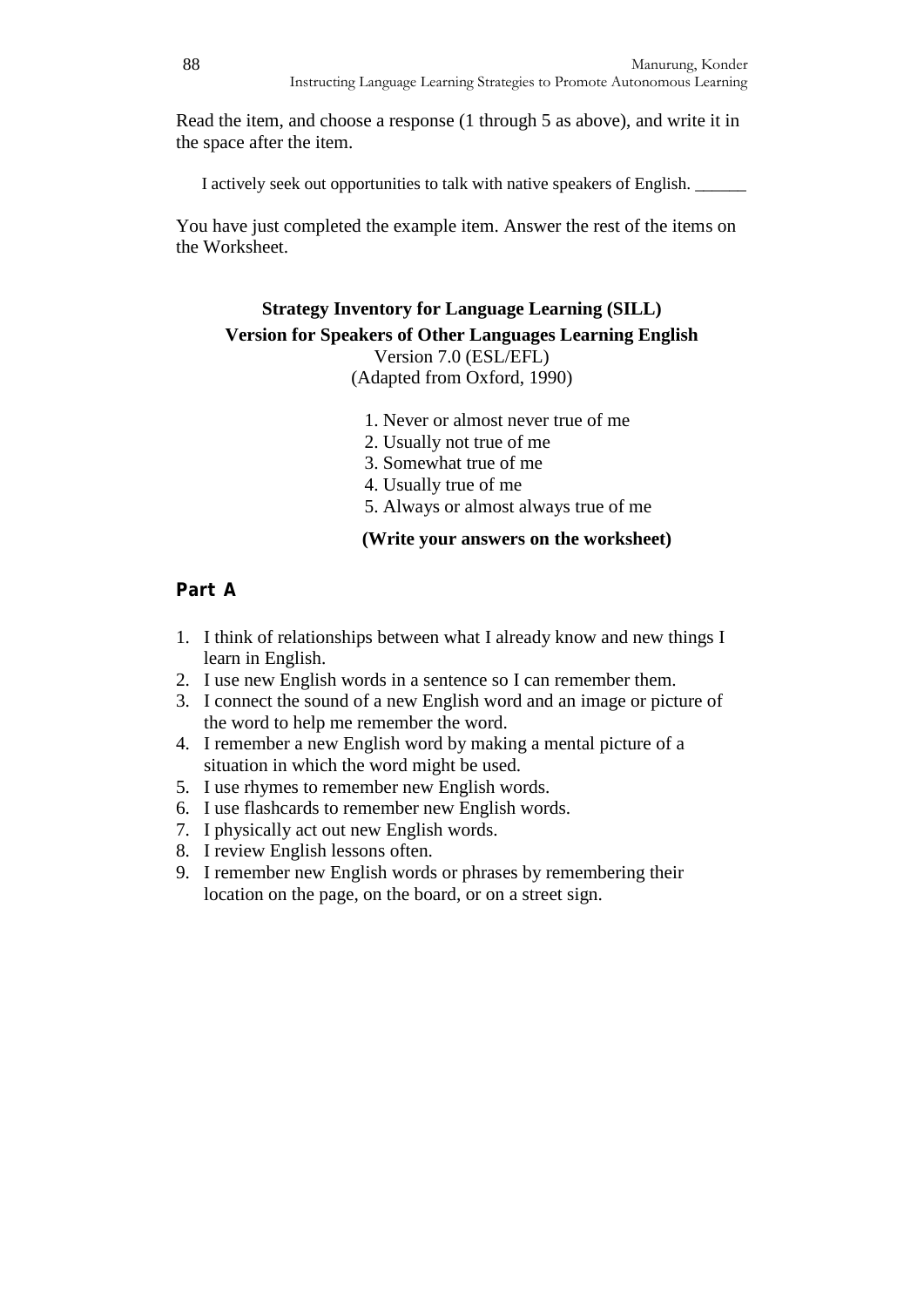## **Part B**

- 10. I say or write new English words several times.
- 11. I try to talk like native speakers.
- 12. I practice the sounds of English.
- 13. I use the English words I know in different ways.
- 14. I start conversations in English.
- 15. I watch English language TV shows spoken in English.
- 16. I read for pleasure in English.
- 17. I write notes, messages, letters, or reports in English.
- 18. I first skim an English passage (read over the passage quickly) then go back and read carefully.
	- 1. Never or almost never true of me
	- 2. Usually not true of me
	- 3. Somewhat true of me
	- 4. Usually true of me
	- 5. Always or almost always true of me

#### **(Write your answers on the worksheet)**

- 19. I look for words in my own language that are similar to new words in English.
- 20. I try to find patterns in English.
- 21. I find the meaning of an English word by dividing it into parts that I understand.
- 22. I try not to translate word-for-word.
- 23. I make summaries of information that I hear or read in English.

# **Part C**

- 24. To understand unfamiliar English words, I make guesses.
- 25. When I can't think of a word during a conversation in English, I use gestures.
- 26. I make up new words if I do not know the right ones in English.
- 27. I read English without looking up every new word.
- 28. I try to guess what the other person will say next in English.
- 29. If I can't think of an English word, I use a word or phrase that means the same thing.